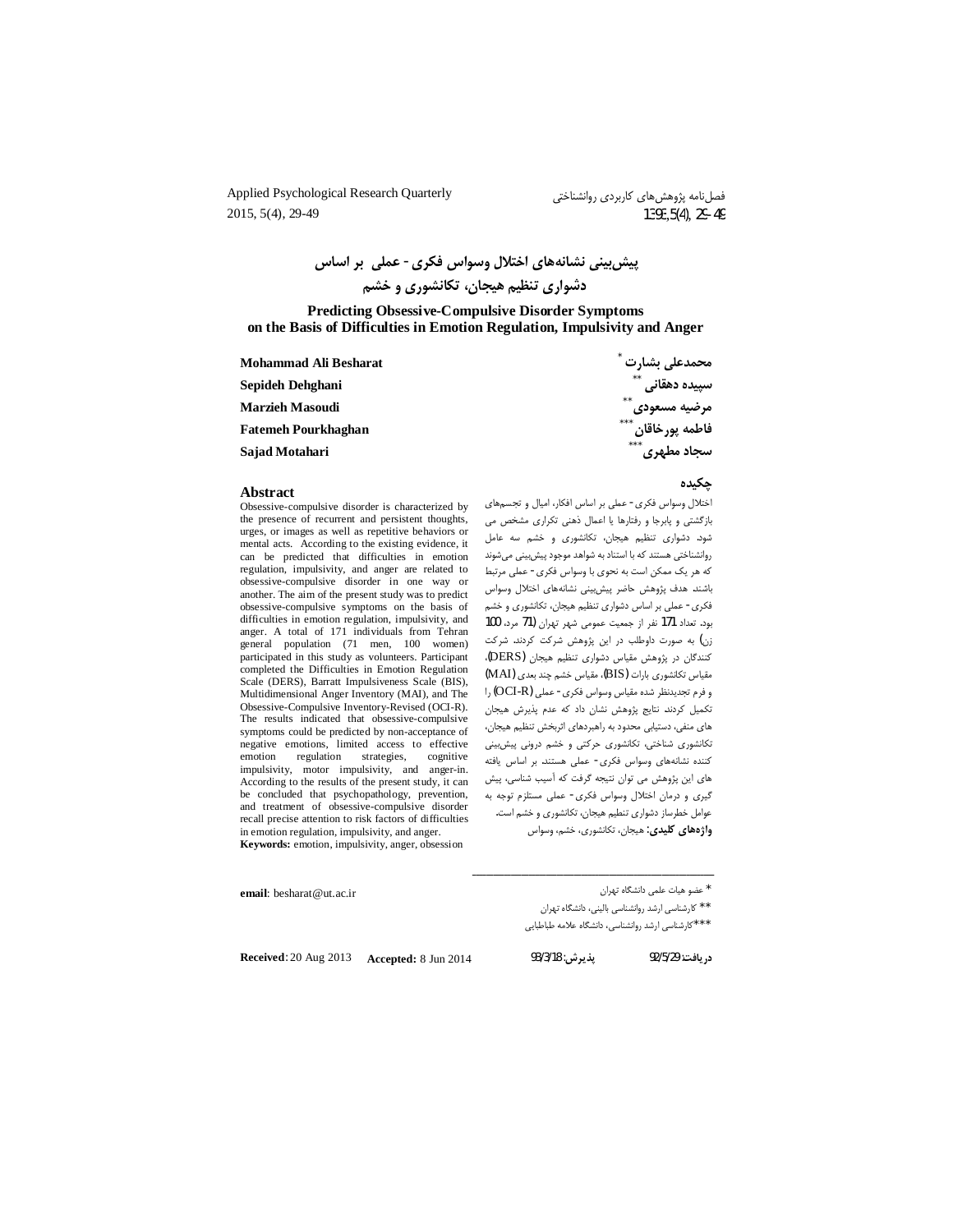### مقدمه

اختلال وسواس فکری- عملی<sup>1</sup> (OCD) یک اختلال شایع و ناتوان کننده است که بر اساس افکار، امیال و تجسمهای بازگشتی و پابرجا و رفتارها یا اعمال ذهنی تکراری مشخص میشود (انجمن روانپزشکی امریکا<sup>2</sup>، 2013). نرخ شیوع این اختلال در یک سال 1/5 تا 2/1 درصد و نرخ شیوع در طول عمر آن در جمعیت عمومی 2 تا 3 درصد تخمین زده شده که بعد از اختلال اضطراب اجتماعی، اختلالات وابسته به مواد و افسردگی چهارمین تشخیص رایج روانپزشکی است. استرس باعث تشدید نشانهها می شود و حدود 15 درصد افراد مبتلا کاهش عملکرد پیشروندهای را در امور شغلی و اجتماعی نشان می دهند (انجمن روانپزشکی امریکا، 2013). با توجه به ماهیت مزمن و ناتوان کننده، سن شروع پایین و شیوع نسبتا زیاد OCD لازم است که در پژوهشها عوامل تاثیرگذار بر پدیدآیی و تداوم این اختلال مورد بررسی و توجه بیشتر قرار گیرند.

دشواری در تنظیم هیجان <sup>3</sup>، تکانشوری <sup>4</sup> و خشم <sup>5</sup> سه عامل روانشناختی هستند که با استناد به شواهد موجود (برای مثال، بویسی، تامسون- برنر، کالدول- هریس، پرت، فراچیون و همکاران، 2012؛ تانگ، 2011؛ کروز، لاندال، ایرولینو، سانتو، پرتوسا و همکاران، 2013؛ موسکوویچ، مک کیب، آنتونی، روکاب و سوینسون، 2008) میتوان پیش بینی کرد که هر یک ممکن است به نحوی با OCD مرتبط باشند. تنظیم هیجان فرآیندی است که افراد از طریق آن هیجانهای خود را به منظور پاسخ مناسب به مطالبات محيطي به صورت هشيار يا ناهشيار تنظيم مي كنند (برگ و ويليامز، 2007). بر اساس نظر ايزنبرگ و اسپینراد (2004)، تنظیم هیجان یک فرآیند ارادی و هدفمند است که هدف آن تعدیل و اصلاح حالت هیجانی برای به دست آوردن سازگاری اجتماعی و زیستی است. در این فرایند، برانگیختگی هیجانی باعث راهاندازی کنش های مرتبط با تنظیم هیجان به منظور مدیریت و تنظیم این برانگیختگی می شود. تنظیم هیجان می تواند به عنوان هر گونه فرآیند اصلاح درونی و بیرونی نیز تعریف شود (کامیتون، مارچ، برنت، البانو، ويرسينگ و همكاران، 2004) و شامل تغيير يا حفظ هر جنبه از برانگيختگي هيجاني ايجاد شده قبلی مانند فعالِسازی عصبی و فیزیولوژیکی، ارزیابی شناختی و فرآیندهای توجهی میگردد. چنین فرآیندهایی مسئول نظارت، ارزیابی و تعدیل واکنش های هیجانی هستند و می توانند به سوی تغییر در یک هیجان فعال شده شامل تغییر در شدت، ظرفیت یا دروه زمانی هدایت شوند. بنابراین، تنظیم هیجان تلاشی است برای تبیین این که چگونه و چرا هیجان ها فرآیندهای روانشناختی مانند توجه، غلبه بر

<sup>,</sup> obsessive compulsive disorder

American Psychiatric Association

difficulty in emotion regulation

 $4 \cdot$  impulsivity

<sup>.</sup> anger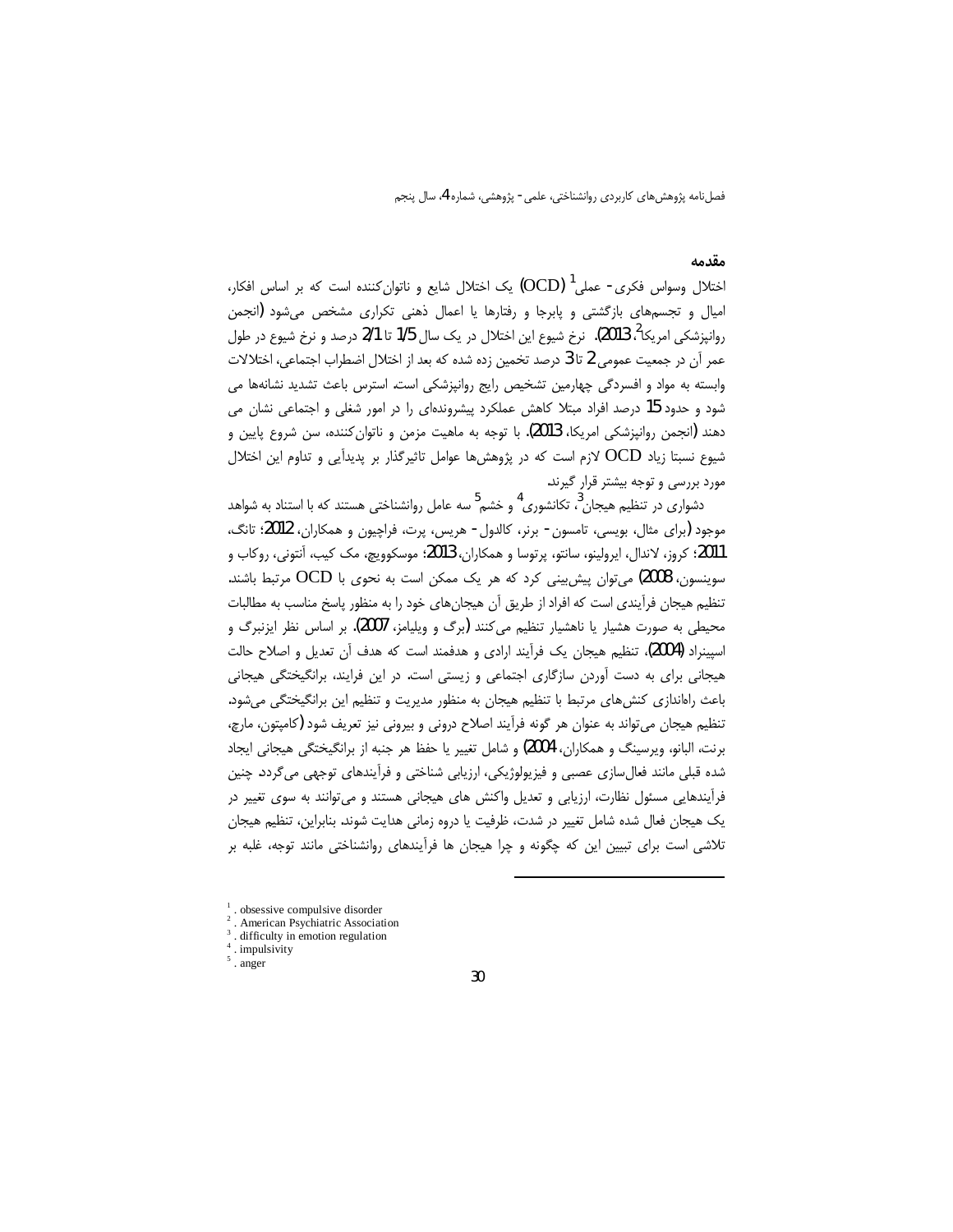مشکلات، رفتارهای حل مساله و سازگاری کلی را تسهیل یا مختل میکنند (هانسدوتیر و اولندیک، 2007). بدین ترتیب، تنظیم هیجان شامل تنظیم هیجان های مثبت و منفی است و میتواند بر حسب يک موقعيت خاص سازش يافته يا سازش نايافته باشد (تال، ويس، ادامز و گراتز، 2012). مفهوم تنظيم هیجان بر ماهیت کارکردی پاسخ های هیجانی تاکید میکند و به توانایی عمل کردن موثر در زمینه رویدادهای هیجانی اشاره دارد (تال، بارت، مک میلان و رومر، 2007). گراتز و رومر (2004) تنظیم هیجان را به عنوان توانایی نظارت، ارزیابی و اصلاح واکنش های هیجانی به ویژه در بافت رفتار هدفمند تعریف کردهاند.

تنظیم هیجان موثر می تواند واکنش های هیجانی به موقعیتهای استرسiا و اضطراب انگیز را کاهش دهد. برخلاف آن، دشواری در تنظیم هیجان به عنوان یک مکانیسم کلیدی در اختلالات اضطرابی شناخته شده است (ورنر و گروس، 2009). دشواری در تنظیم هیجان باعث بهکارگیری راهبردهای سازش نایافته برای پاسخدهی به هیجانها میشود. پاسخهای غیرقابل پذیرش، دشواری در کنترل رفتارها هنگام مواجهه با أشفتگی های هیجانی و نقص در استفاده کارآمد از اطلاعات هیجانی نمونه هایی از این راهبردها هستند (تال و همکاران، 2012). بهطورکلی، دشواری در تنظیم هیجان با اختلالات اضطرابي رابطه دارد (بشارت، افقى، آقايي، حبيب نژاد، پورنقدعلى و گرانمايه يور، 1392؛ كيسلر، اولاتانجي، فلدنر و فورسيث، 2010). نتايج برخي پژوهشها نشان داده است كه افرادي كه نشانه های OCD دارند، در مقایسه با گروه سالم، نمرات بالاتری در دشواری در تنظیم هیجان دارند (تانگ، 2011؛ کروز و همکاران، 2013). همچنین آلن و بارلو (2009) و تورکولر- اکا (2011) نشان دادند که بین راهبردهای سازش نایافته تنظیم هیجان و نشانه های OCD رابطه مثبت وجود دارد. بنابراین، انتظار می رود که دشواری در تنظیم هیجان پیش بینی کننده نشانه های OCD باشد.

متغیر دیگری که در رابطه با OCD علاقه زیادی را به خود جلب کرده تکانشوری است. تکانشوری به عنوان تمایل به واکنش های سریع و برنامهریزی نشده به محرکهای بیرونی یا درونی بدون توجه به پیامدهای منفی این واکنش ها تعریف می شود (چامبرلین و ساهاکیان، 2007). تکانشوری سازمای چند وجهي شامل وجه هاي شناختي، عاطفي و حركتي است (ولان، كونراد، پولين، لوردوسامي، باناچوسكي و همکاران، 2012). تکانشوری حداقل به دو سازه مجزا طبقهبندی میشود: الف- عمل تکانشی که با فقدان بازداری رفتاری مشخص میشود؛ اعمال پیش از موعد و اعمالی که کنترل و سرکوب آنها دشوار است؛ ب- انتخاب تکانشی که معادل تصمیم گیری بدون بررسی گزینههای مختلف است و به عنوان بیزاری از تاخیر در پاداش محسوب میشود (ترنت و دیویس، 2012). بهطورکلی، تکانشوری توصیف کننده خودکنترلی ضعیف است که با تصمیمگیری سریع بدون دور اندیشی و در نظر گرفتن نتایج بالقوه مشخص می شود (دالی، اوریت و رابینز، 2011). تکانشوری به صورتهای مختلف عملکرد کلی افراد و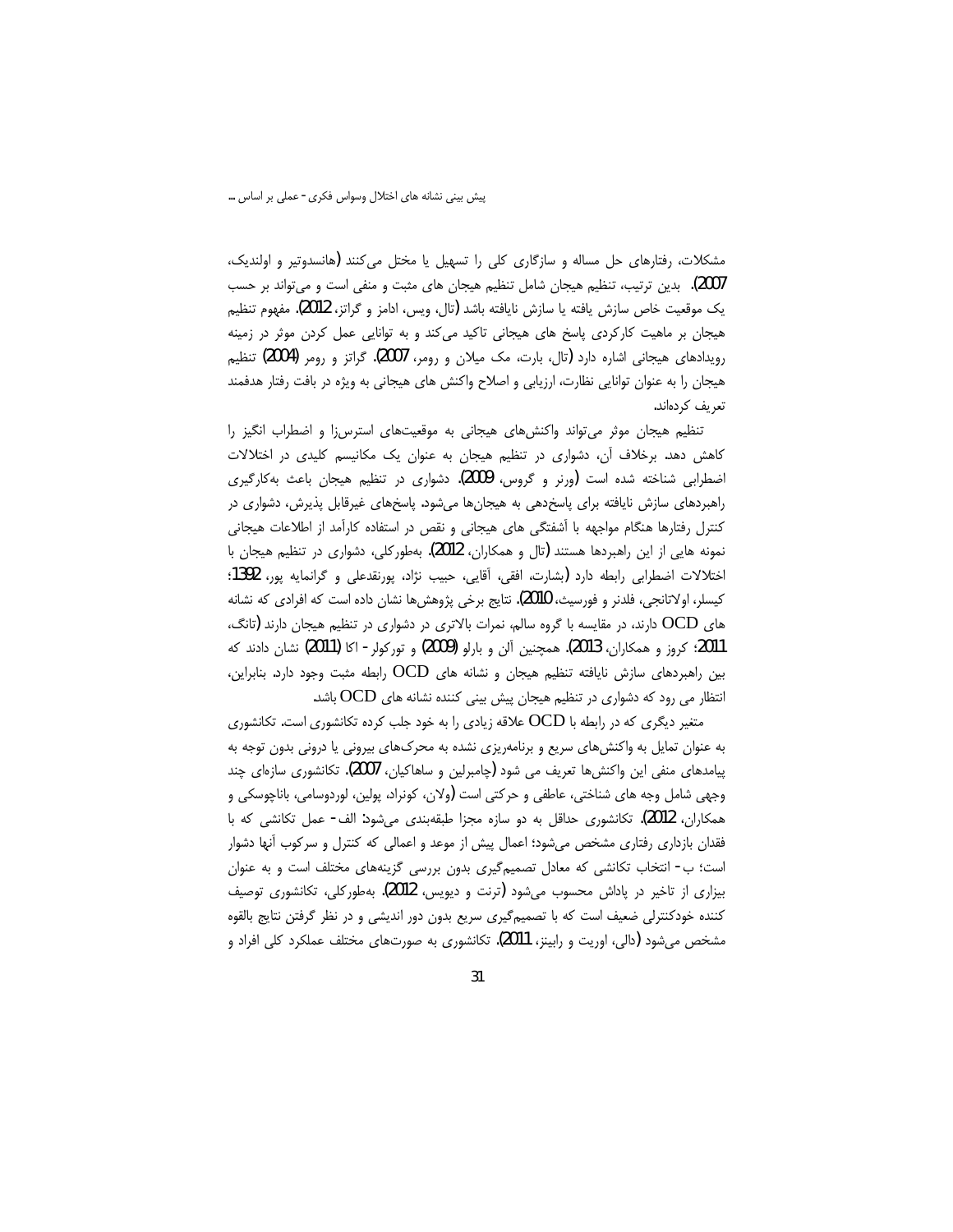دستهای از اختلالات روانپزشکی را تحت تاثیر قرار میدهد (کشیاپ، فونتنل، میگوئل، فروآ، تورس و همکاران، 2012). نتايج پژوهش هاي باليني نشان دادهاند که تکانشوري با اختلال دوقطبي (سوان، 2009)، اختلال نقص توجه و بيش فعالي (وينستانلي، ايگل و رابينز، 2006)، اختلالات سوءمصرف مواد (ارش، تورتان، پرادان، بولمر و رابينز، 2010) و خودكشى (كلونسكى و مى، 2010) رابطه دارد. با اين وجود، رابطه بین تکانشوری و اختلالات اضطرابی کمتر مورد توجه قرار گرفته است.

دشواری در به تعویق انداختن یا بازداری رفتارهای تکرار شونده را می توان از جمله نشانههای مشابه و مشترک در تکانشوری و OCD دانست (سامرفلدت، هود، اَنتونی، ریچتر و سوینسون، 2004). در سطح عصب شناختی، تکانشوری برخاسته از فقدان کنترل و بازدارندگی است که با اختلال عملکرد سیستمهای پیش پیشانی و زیر قشری رابطه دارد (چمبرس، گراون و بلگرو، 2009). نقص در بازداری معمولا در پژوهشهای مرتبط با OCD گزارش شده است (مورین - زمیر، فاینبرگ، رابینز و ساهاکیان، 2010). بر این اساس، شکست در بازداری شناختی (مانند کنترل بر شناخت های درونی از جمله افکار مزاحم یا آیین های ذهنی) و بازداری رفتاری (مانند فعالیت های حرکتی یا آیین های بیرونی) در آسیب شناسی OCD از اهمیت ویژه برخوردارند (بویسی و همکاران، 2012). تکانشوری شناختی بالا بازتابی از تجربه افکار و اشتغالات ذهنی مزاحم و کنترل نشده است (سامرفلدت و همکاران، 2004). نقص در کنترل رفتار نیز با ناتوانی در بازداری رفتارهای جبری در OCD مطابقت می کند (بویسی و همکاران،  $(2012)$ 

با وجود برخی پژوهش های انجام گرفته در مورد رابطه تکانشوری و اختلال وسواس فکری- عملی، در مورد ماهیت این رابطه توافق عمومی وجود ندارد و مطالعات نتایج متناقضی را نشان دادهاند. برخی از پژوهشها حاکی از وجود رابطه مثبت بین تکانشوری و نشانههای OCD هستند (استورچ، ابراموویز و گودمن، 2008؛ بویسی و همکاران، 2012). سالکوسکی و همکاران (2009) در پژوهش خود نشان دادند که تکانشوری حرکتی و شناختی با نشانههای OCD رابطه مثبت دارد، در حالی که در پژوهش زرماتن و وندرلیندن (2008) بین برخی از ابعاد تکانشوری و OCD رابطه مثبت، و برخی رابطه منفی وجود داشت. از سوی دیگر، تعدادی از مطالعات نشان دادند که افراد دارای OCD در مقایسه با گروه کنترل تکانشوری بالاتری دارند (برای مثال، اتلت، روهرمان، بارنو، بوتز، هچرین و همکاران، 2007) ، در حالی که استین، هولاندر، سیمون و کوهن (1994) نشان دادند که بین گروه کنترل و دارای OCD از نظر تکانشوری تفاوتی وجود ندارد. در مجموع پیشینه پژوهش در مورد رابطه تکانشوری و OCD روشن و یکسان نیست. یکی از هدفهای پژوهش حاضر بررسی این رابطه است.

ویژگیهای پدیدارشناختی تکانشوری، ممکن است فرد را در آستانه تجربه هیجان های منفی، از جمله هیجان خشم، قرار دهد. خشم یک هیجان پایه است و به عنوان یک حالت احساسی منفی که با ارزیابی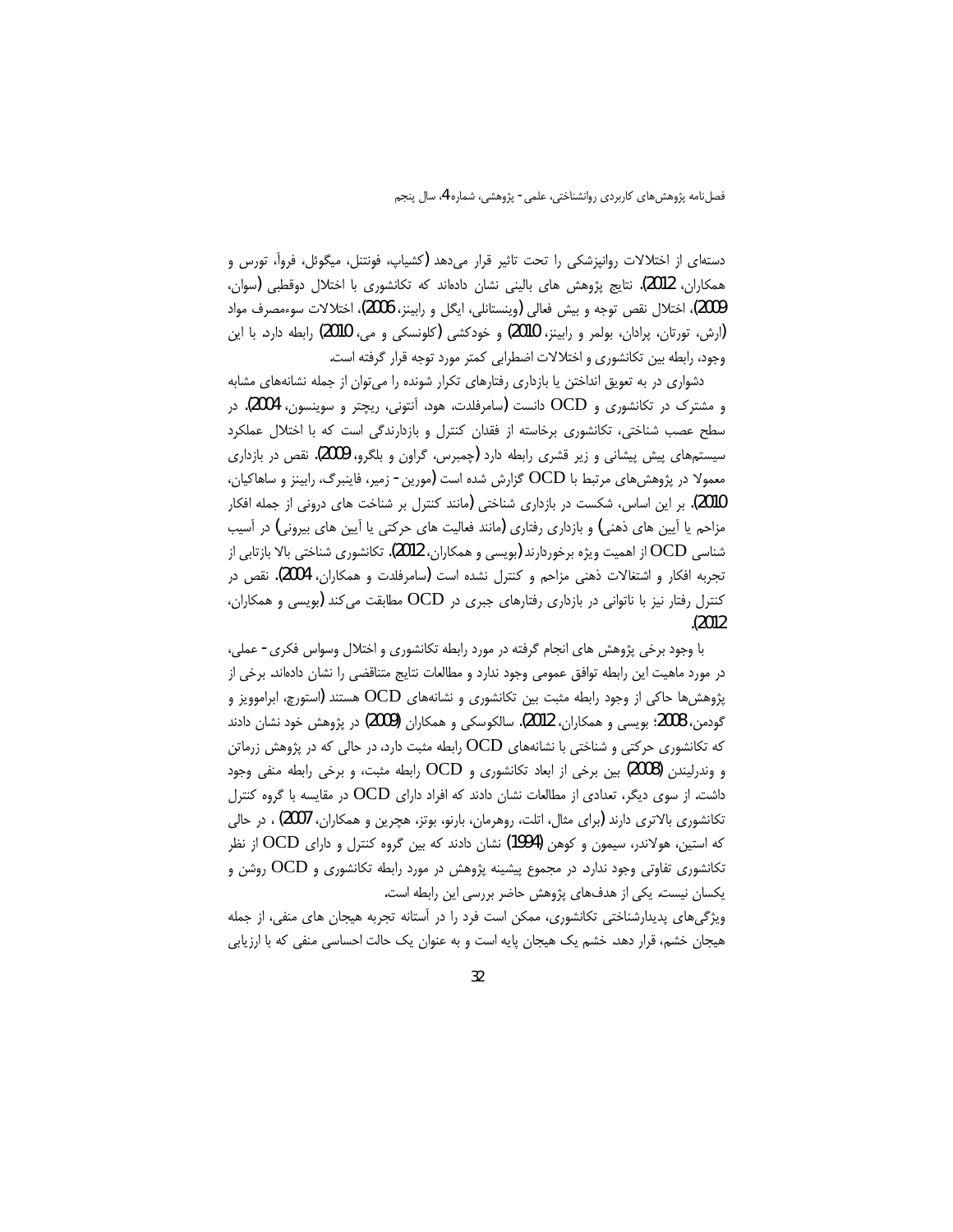های شناختی خاص، تغییرات روانشناختی و گرایشات رفتاری همراه است، تعریف میشود (کاسینو و ساکلودولسکی، 1995). خشم احتمالا شامل اعتقادات خودتوجیه گر (دفاع از خود) و سرزنش دیگران است (راستینگ و نولن- هاکسما، 1998)، و برخی پژوهشگران آن را به عنوان یک سازه چندوجهی معرفی کردهاند (اسپیلبرگر، 1988). بعد عاطفی خشم، خشم حالتی نامیده میشود و به عنوان یک تجربه ذهنی و روانشناختی با درجات شدت متفاوت که در طول زمان نوسان دارد، تعریف میشود (همدان-منصور، دارداس، ناوافل و ابواسبا، 2012). در واقع خشم حالتی، تلاشهایی را برای پردازش یا حل کردن تعارض یا ناکامی با پاسخ تکانشی کمتر و شناخت بیشتر فرا میخواند. این امر به عنوان انعکاس *ا*کنترل خشم تعریف شده است (کر و اشنیدر، 2008). بعد شناختی خشم، خشم صفتی نامیده می شود که بر اساس آن ارزیابی صورت می گیرد. افکار و نگرش های تشکیل دهنده خشم صفتی در طول زمان نسبتاً ثابت است. افرادی که در خشم صفتی نمره بالاتری میگیرند، موقعیتهای بیشتری را به عنوان موقعیت های خشم انگیز ارزیابی می کنند و در این موقعیتها خشم بیشتری تجربه می کنند (لیو، کوهن، شولز و والدينكر، 2011).

چندین پژوهش نشان داده است که افراد با OCD (هم در جمعیت بالینی و هم غیر بالینی) در مقایسه با گروه کنترل، میزان خشم بیشتری را تجربه میکنند (اسپینلا، 2005؛ موسکوویچ و همکاران، 2008؛ وایتساید و ابراموویتز، 2004). همچنین بین دو گروه از نظر ابراز خشم نیز تفاوت وجود دارد (برای مثال، راچمن، 1993). وايتسايد و ابراموويتز (2004) نشان دادند كه افراد با نشانه هاي OCD ابراز خشم بیشتری دارند. با این وجود، این ابراز خشم به صورت بیان بیرونی خشم مانند پرخاشگری کلامی یا فیزیکی نیست بلکه بیشتر ناشی از کنترل و بیان درونی خشم است. با توجه به چندبعدی بودن سازه خشم، لازم است نقش تمام ابعاد آن در OCD مورد بررسی قرار گیرد. افراد مبتلا به OCD برای پیش گیری از آسیب رساندن به دیگران، احساس مسئولیت افراطی می کنند (راچمن، 1993). این حس مسئولیت زیاد با شکل های مختلف OCD رابطه دارد، اما غالبا به طور قوی با وارسی کردن <sup>ا</sup> در ارتباط است (رادومسکی، اشباف و گلفند، 2007). پژوهش ها نشان دادهاند که این افراد نه تنها احساس مسئولیت بیشتر برای ممانعت از آسیب به دیگران دارند، بلکه معتقدند که افراد دیگر احساس مسئولیت کمتری در مورد ممانعت از آسیب دارند (اشباف، گلفند و رادومسکی، 2006). اعتقاد به این که افراد دیگر غیر مسئولیت پذیرند و خود فرد باید مسئولیتپذیر باشد، ممکن است احساس خشم درونی را توجیه کند. علاوه بر این، تبیین های روان پویایی معتقدند که اضطراب تجربه شده توسط افراد مبتلا به OCD غالبا ریشه در عدم تحمل حالتهای هیجانی درونی به خصوص احساس خشم دارد (ملن، 1995). از این

 $\frac{1}{1}$ . checking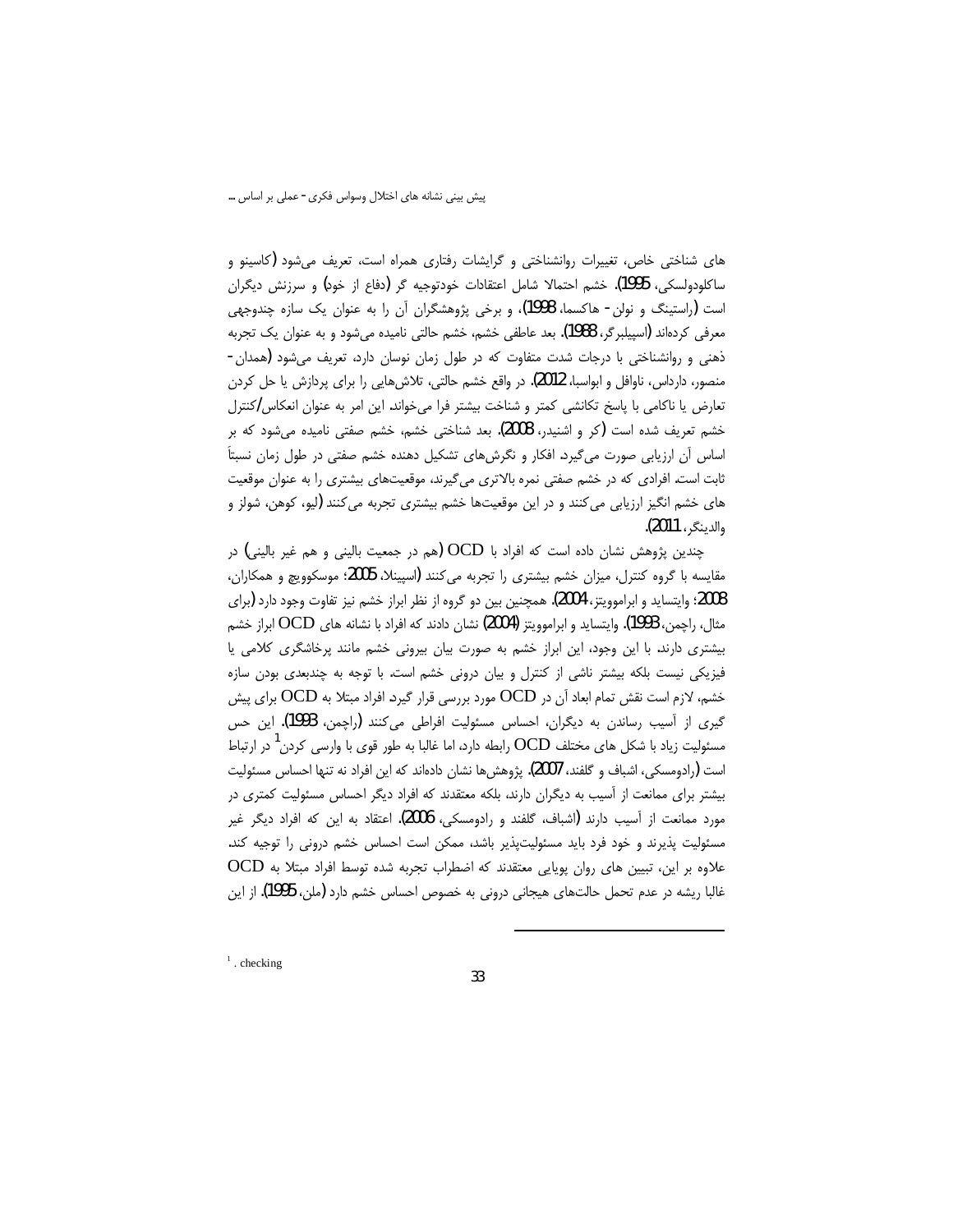نقطه نظر، اعمال جبری وسواسی به عنوان یک راه سمبولیک برای مهار کردن میل به آسیب رساندن به دیگران در نظر گرفته میشود. بنابراین، OCD میتواند ناشی از تحمل ناپذیری احساسات خشم و افکار مرتبط با میل به آسیب زدن باشد (مک کوبین و سمسون، 2006). فروید (1909؛ به نقل از موریتز، کمپک، لیتن، رندبار و جلینک، 2011) احساس اخلاقی بودن بیش از حد در افراد مبتلا به OCD را مطرح کرد. نظریههای روان پویایی نیز تایید میکنند که پرخاشگری پنهان (شامل خصومت و پرخاشگری علیه دیگران که به صورت آشکار اعمال نمیشوند، اما در خیالپردازی ها قابل مشاهده هستند) نقش کلیدی در OCD بازی میکند و اخلاقی بودن بیش از حد به نظر می سد که نتیجه واکنش متضاد<sup>1</sup> در برابر تکانههای پرخاشگرانه پنهان باشد **(ف**نیکل<sup>2</sup>، 1945؛ به نقل از موریتز و همکاران، 2011). در امتداد یافتههای پژوهشی پیش گفته، هدف دیگر پژوهش حاضر بررسی رابطه ابعاد مختلف هيجان خشم با OCD است.

با توجه به شواهد تجربی و مبانی نظری در خصوص احتمال رابطه دشواری در تنطیم هیجان، تکانشوری و خشم با OCD، پژوهش حاضر با هدفهایی چندگانه انجام شد. از یک سو، رابطه هر یک از این متغیرها با  ${\rm OCD}$  مورد بررسی قرار گرفت، از سوی دیگر نقش این متغیرها در پیش بینی نشانه های OCD به صورت همزمان در یک نمونه از جمعیت عمومی ایرانی بررسی شد. نتایج پژوهش حاضر می تواند دستاوردهای مهمی در زمینه آسیب شناسی OCD، اقدامات پیشگیرانه در جمعیت عمومی در معرض خطر ابتلا به OCD و مداخلات درمانی برای افراد مبتلا به این اختلال داشته باشد.

## روش

پژوهش حاضر از نوع توصیفی- همبستگی است. جامعه پژوهش، تمامی مردان و زنان ساکن شهر تهران بودند که از این میان 200 نفر با روش نمونهگیری در دسترس، و بر اساس ملاکهای ورود و خروج به عنوان نمونه انتخاب شدند. نمونه از پارکهای شهر تهران جمعآوری شد. پرسشـنامههـا پـس از جلـب رضایت افراد در اختیار آنها گذاشته، و به صورت فردی تکمیل شد. زمان لازم برای پر کردن پرسشـنامه ها حدود 15 دقیقه بود. به منظور کنترل اثر ترتیب و خستگی، مقیاسها به تناسب با ترتیبهای متفاوت ارائه شدند. معیارهای شرکت در پژوهش عبارت بودند از: سن 18 تا 40 سال، مبتلا نبودن به سوءمصرف و وابستگی به مواد، مبتلا نبودن به اختلالات حاد روانی و تمایل فرد برای شرکت در پژوهش و تکمیل پرسشنامهها. تعداد 29 پرسشنامه به دلیل ناقص بودن حذف شد و نمونه نهایی به 171 نفـر (71 مــرد، 100 زن) رسید. دامنه سنی برای زنان 18 تا 32 سال بود. میانگین سنی زنان 23/83 و انحراف استاندارد

 $1$ . reaction formation

 $2$ . Fenichel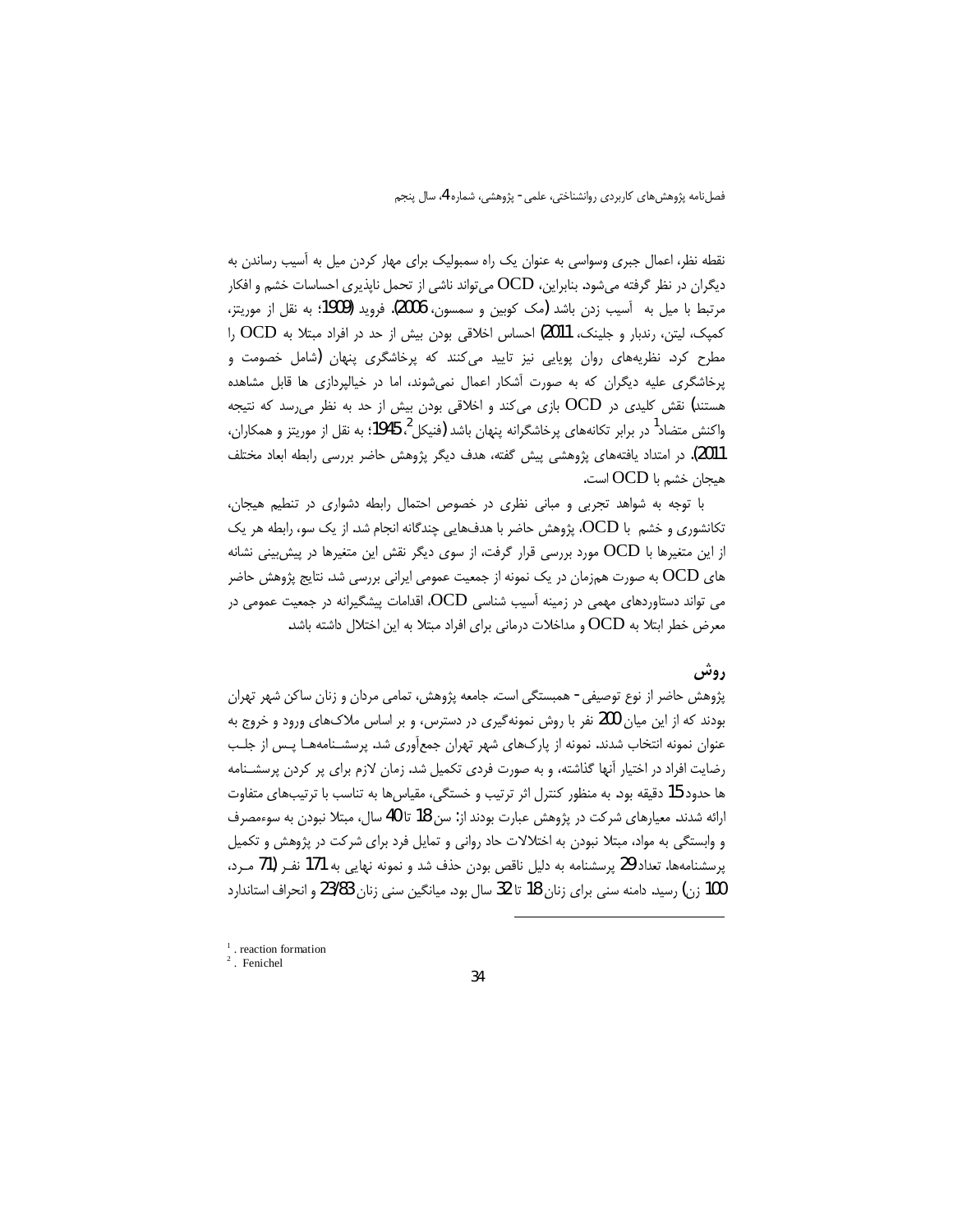آن 8/12 بود. دامنه سنی برای مردان 18 تـا 35 سـال بـود. میـانگین سـنی مـردان 27/04 و انحـراف استاندارد آن 5/55 بود. میانگین سنی کل نمونه 25/06 و انحراف استاندار آن 7/39 بود. ابزار سنجش

**مقیاس دشواری تنظیم هیجان ــ** مقیاس دشواری تنظیم هیجان<sup>1</sup> (DERS؛ گرتز و رومر، ۔<br>2004) یک ابزار 36 گویهای است که سطوح نقص و نارسایی تنظیم هیجانی فرد را در اندازههای پنج درجهای از 1 (تقریباً هرگز) تا 5 (تقریباً همیشه)، در شش زمینه به شرح زیر میٍسنجد: عدم پذیرش هیجانهای منفی<sup>2</sup>، دشواری در انجام رفتارهای هدفمند<sup>3</sup> مواقع درماندگی، دشواری در مهار رفتارهای تکانشی<sup>4</sup> مواقع درماندگی، دستیابی محدود به راهبردهای اثربخش تنظیم هیجان<sup>?</sup>، فقدان آگاهی هیجانی ؓ، و فقدان شفافیت هیجانی  $^7$  از مجموع نمره شش زیرمقیاس آزمون، نمره کل فرد برای دشواری تنظیم هیجان محاسبه می شود. نمره بیشتر در هر یک از زیرمقیاس ها و کل مقیاس، نشانه دشواری بیشتر در تنظیم هیجان است. ویژگیهای روانسنجی مقیاس دشواری تنظیم هیجان شامل همسانی درونی <sup>8</sup>، پایایی بازآزمایی <sup>9</sup> و روایی سازه<sup>10</sup> و پیش بین<sup>11</sup> در نمونههای بالینی و غیربالینی در پژوهشهای های خارجی تایید شده است (گرتز، روزنتال، تول، لجوز و گوندرسان، 2006؛ گرتز و رومر، 2004؛ گرتز و تول، 2010). ویژگیهای روانسنجی نسخه فارسی مقیاس دشواری تنظیم هیجان در نمونههای بالینی n = 187) و غير باليني (n = 763)، مورد بررسي و تاييد قرار گرفتهاند (يشارت، 1386، 1393). در اين یژوهش ها، ضرایب آلفای کرونباخ برای پرسش های زیرمقیاس ها و نمره کل مقیاس از 0/72 تا 0/92 به دست آمد. این ضرایب همسانی درونی نسخه فارسی مقیاس دشواری تنظیم هیجان را تایید می کنند.  $n = 156$  یاپایی بازآزمایی مقیاس دشواری تنظیم هیجان برای نمونههای بالینی  $(n = 85)$  و غیربالینی (156  $n = 1$ ) در دو نوبت با فاصلههای 4 تا 6 هفته برای زیرمقیاس ها و نمره کل مقیاس از 0/68 تا 0/87 به دست آمد. این ضرایب که همه در سطح $p < 0/001$  معنادار بودند، پایایی بازآزمایی مقیاس دشواری تنظیم هیجان را تایید می کنند. روایی همگرا<sup>12</sup> و تشخیصی (افتراقی)<sup>1</sup> مقیاس دشواری تنظیم هیجان از طریق

- $\frac{1}{1}$ . Difficulties in Emotion Regulation Scale (DERS)
- nonacceptance of negative emotions
- difficulties engaging in goal-directed behaviors
- difficulties controling impulsive behaviors
- limited access to effective emotion regulation strategies
- $<sup>6</sup>$ . lack of emotion awareness</sup>
- lack of emotional clarity
- <sup>8</sup>. internal consistency
- $\frac{9}{10}$  test-retest reliability
- . construct validity
- $11$ . predictive
- $12 \int_{0}^{12}$  convergent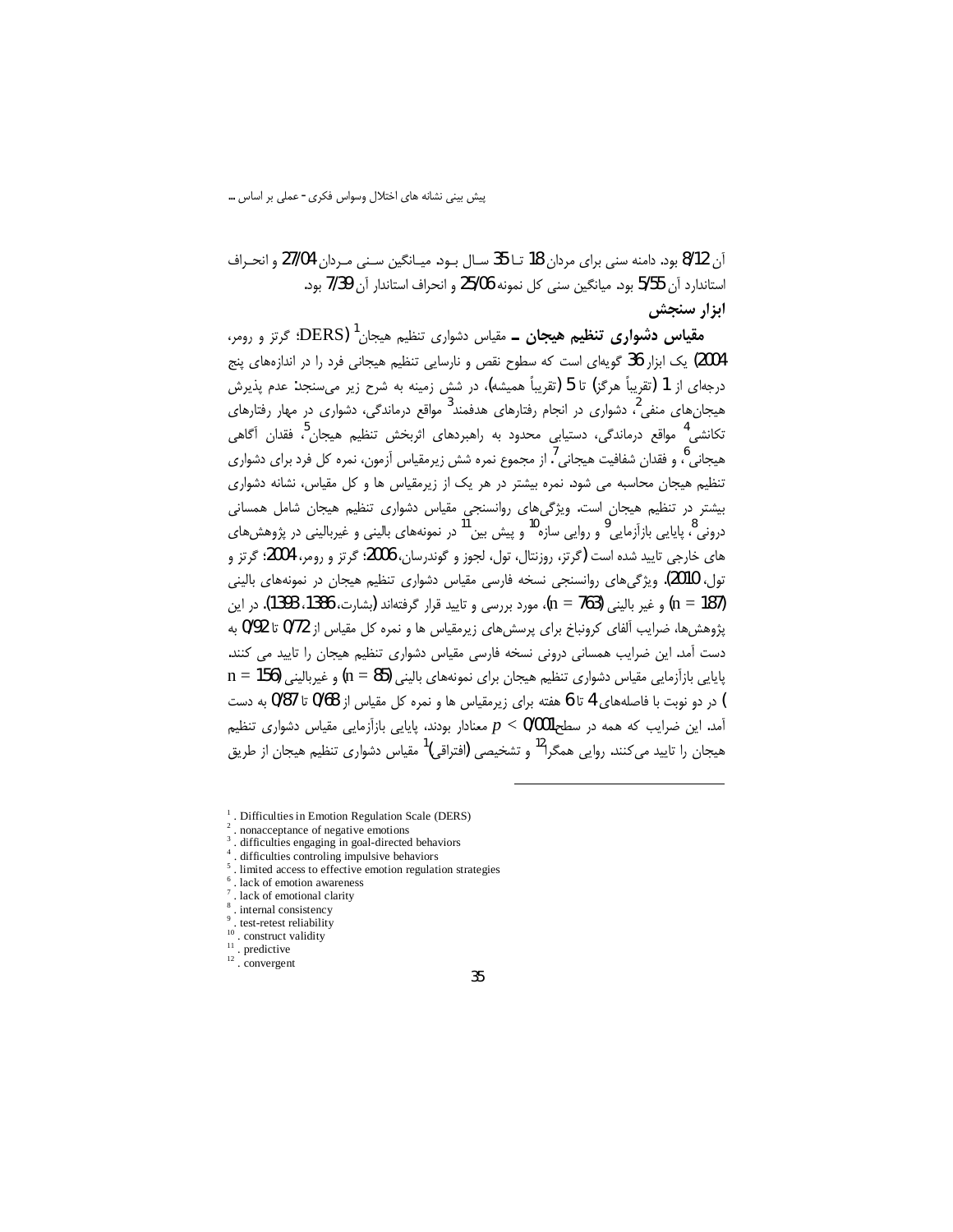اجرای همزمان مقیاس سلامت روانی <sup>2</sup> پرسشنامه تنظیم شناختی هیجان <sup>3</sup> و فهرست عواطف مثبت و منفی<sup>4</sup> در مورد نمونههای مختلف از دو گروه بالینی و غیربالینی محاسبه شد و مورد تایید قرار گرفت (شا، ت، 1386، 1393).

**مقیاس تکانشوری بارات-** مقیاس تکانشوری بارات<sup>5</sup> (BIS؛ بارات، 1994) یک آزمون 30 گویهای است و شیوههای اندیشیدن و عمل کردن افراد را در اندازههای 4 درجهای لیکرت (از بندرت/هرگز= 1 تا تقريباً هميشه= 4) بر حسب سه زيرمقياس شامل بي,برنامگي<sup>6</sup>، تكانشوري حركتي ُ و تکانشوری شناختی<sup>8</sup> میسنجد. از مجموع نمره سه زیرمقیاس آزمون، نمره کل فرد محاسبه میشود که سطح کلی تکانشوری وی را تعیین میکند. ویژگیهای روانسنجی این مقیاس، در نمونهای متشکل از هفت صد و چهل و چهار نفر از جمعیت عمومی (380 زن، 364 مرد) و دویست و شانزده بیمار مبتلا به اختلال های اضطرابی و خلقی (123 زن، 93 مرد) مورد بررسی قرار گرفت. ضرایب آلفای کرونباخ زیر مقیاس های بی برنامگی، تکانشوری حرکتی، تکانشوری شناختی و نمره کل تکانشوری به ترتیب 0/87. 0/90 0/79 و 0/91 برای جمعیت عمومی و 0/81، 0/83 0/75 و 0/88 برای نمونه بیمار محاسبه شد که نشانه همسانی درونی خوب مقیاس است. ضرایب همبستگی بین نمرههای 107 نفر از جمعیت عمومی پژوهش در دو نوبت با فاصله دو تا چهار هفته برای زیر مقیاس های بی برنامگی، تکانشوری حرکتی، تکانشوری شناختی و نمره کل تکانشوری به ترتیب 0/73، 0/78 0/80 و 0/83 محاسبه شد و در سطح 0/001 > p معنادار بودند. این ضرایب نشانه پایایی بازآزمایی رضایت بخش مقیاس تکانشوری بارات است (بشارت، 1386الف). روایی سازه، همگرا و تشخیصی (افتراقی) مقیاس تکانشوری بارات از طريق اجراي همزمان مقياس افسردگي بک<sup>0</sup>، مقياس اضطراب بک<sup>10</sup>، فهرست عواطف مثبت و منفي و مقياس سلامت رواني در مورد آزمودني هاي دو گروه محاسبه و تاييد شد (شارت، 1386الف). نتايج .<br>تحلیل عاملی اکتشافی<sup>11</sup> نیز سه عامل را برای مقیاس تکانشوری بارات تایید کرد **(**بشارت، 386الف).

- Cognitive Emotion Regulation Questionnaire
- Positive and Negative Affect Schedule
- <sup>5</sup>. The Barrat Impulsiveness Scale
- Nonplanning
- Motor Impulsiveness
- Cognitive Impulsiveness
- **Beck Depression Inventory**
- <sup>10</sup>. Beck Anxiety Scale
- <sup>11</sup> . exploratory factor analysis

discriminant

Mental Health Inventory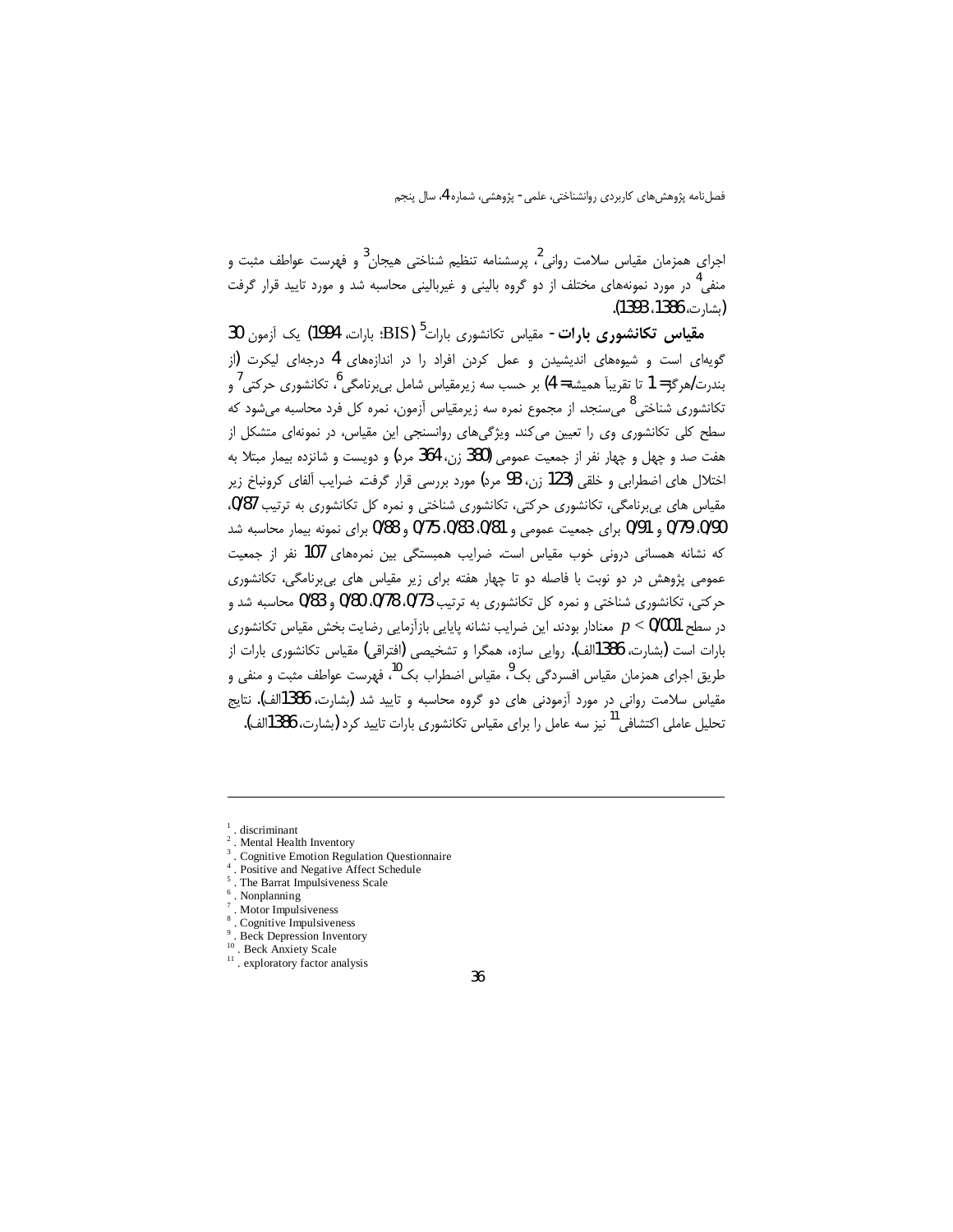م**قياس خشم چند بعدي-** مقياس خشم چند بعدي<sup>1</sup> (MAI؛ سيگل، 1986) يک آزمون 30 سوالی است که برای سنجش خشم ساخته شده است. سوالهای آزمون پنج بعد خشم شامل خشم  $5$  انگیختگے  $^2$ ، موقعیتھای خشمانگیز $^3$ ، نگرش خصمانه $^4$ ، خشم بیرونی ً و خشم درونی را در مقیاس  $^2$ 5 درجهای لیکرت از نمره یک (کاملاً نادرست) تا نمره پنج (کاملا درست) می سنجد. ویژگی های روانسنجی مقیاس خشم چند بعدی در پژوهشهای خارجی مورد تأیید قرار گرفته است (سیگل، 1986). در فرم فارسی این مقیاس (بشارت، 1386ب) آلفای کرونباخ پرسشهای هر یک از زیرمقیاس ها در مورد نمونه های دانشجویی (180 پسر، 202 دختر) و جمعیت عمومی (218 مرد، 198 زن) از 0/75 تا 0/91 محاسبه شد که نشانه همسانی درونی خوب ابزار است. ضرایب همبستگی بین نمرههای 76 نفر از نمونهٔ دانشجویی و 83 نفر از نمونه جمعیت عمومی در دو نوبت با فاصلهٔ دو تا چهار هفته برای زیرمقیاس ها و نمره كل سوالات از 0/65 تا 0/81 محاسبه شد كه نشانهٔ پایایی بازآزمایی رضایت بخش مقیاس است. روایے محتوایے ، مقیاس خشم چند بعدی بر اساس داوری شش نفر از متخصصان روانشناسی بررسی و است ضرایب توافق کندال برای هر یک از مقیاسهای خشم انگیختگی، موقعیتهای خشم انگیز، نگرش خصمانه، خشم بيروني، خشم دروني و نمره كل خشم به ترتيب 0/81, 0/84, 0/77, 0/79, 0/85 و 0/89 برای نمونه دانشجویی و 0/83, 0/78, 0/75, 0/80. 0/79 و 0/86 برای نمونه جمعیت عمومی محاسبه شد. روایی همگرا و تشخیصی (افتراقی) مقیاس خشم چند بعدی از طریق اجرای همزمان مقیاس نشخوار خشم<sup>8</sup>، فهرست عواطف مثبت و منفی و مقیاس سلامت روانی در مورد نمونه ها محاسبه شد و مورد تاييد قرار كرفت (بشارت، 1386ب).

**مقياس تجديدنظر شده وسواس فكرى- عملى-** مقياس تجديدنظر شده وسواس فكرى-عملي PCI-R)؛ فوا، هايرت، ليبرگ، لنگنر، كيچيک و همکاران، 2002) يک ابزار 18 گويه اي است که شدت نشانههای وسواس فکری- عملی را در اندازههای پنج درجه ای از صفر (اصلاً) تا 4 (بسیار شدید) در طی یک ماه اخیر و در شش زمینه به شرح زیر میسنجد: شتستشو<sup>10</sup>، احتکار<sup>11</sup>، نظ<sub>م و</sub>

- . The Multidimensional Anger Inventory
- . anger arousal
- range of anger-eliciting situations
- hostile outlook
- $5$ . anger-out . anger-in
- . content validity
- Anger Rumination Scale
- 
- Obsessive-Compulsive Inventory Revised (COI-R)  $10$ . washing
- $11$ . hoarding
	-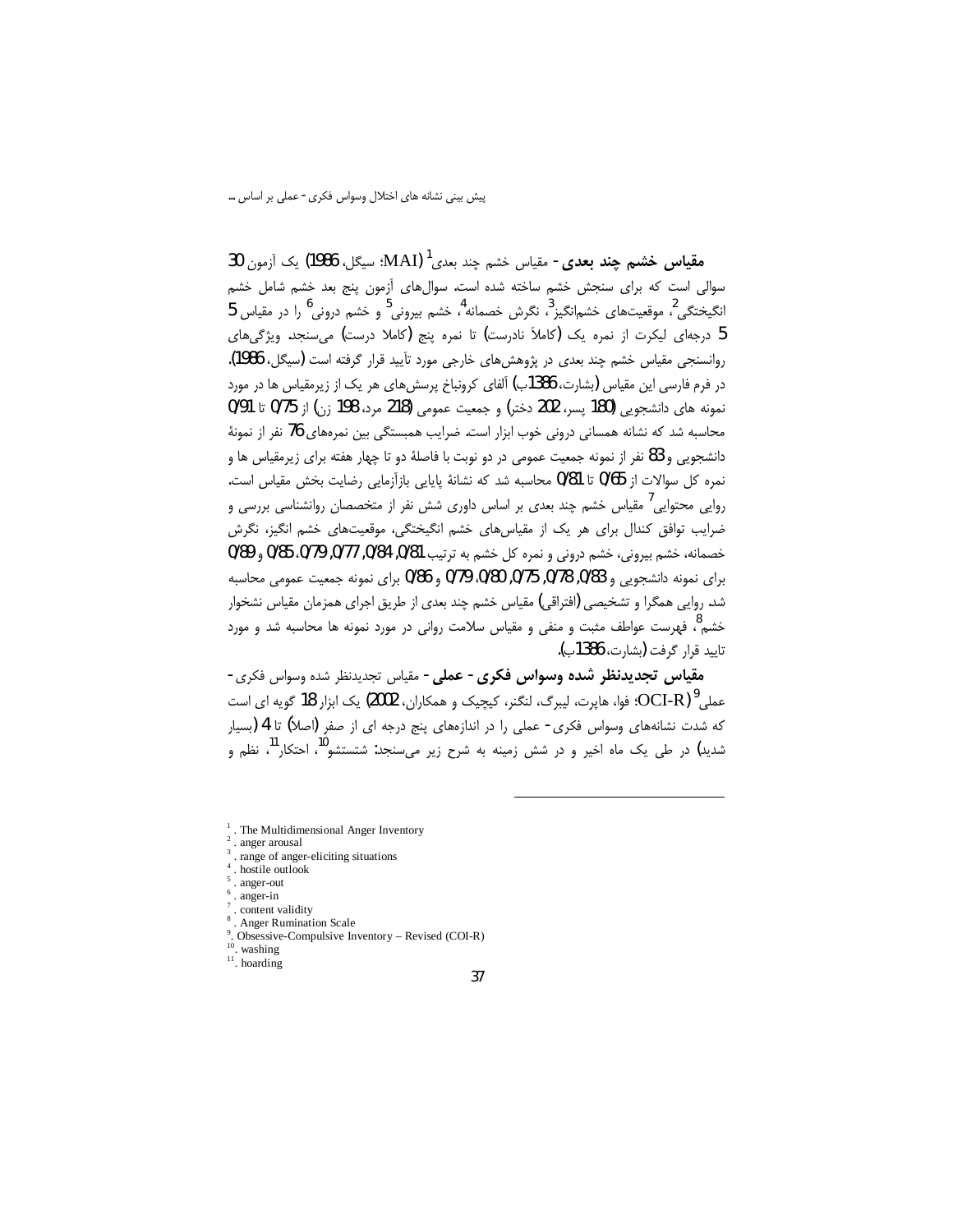ترتیب<sup>1</sup>، وارسی کردن <sup>2</sup>، خنثی سازی<sup>3</sup> و وسواس فکری <sup>4</sup>. از مجموع نمره شش زیر مقیاس آزمون، نمره نمره کل فرد برای وسواس فکری - عملی محاسبه میشود. نمره بیشتر در هر یک از زیرمقیاس ها و کل مقیاس، نشانه شدت بیشتر نشانه های وسواس فکری- عملی است. ویژگیهای روانسنجی مقیاس تجدیدنظر شده وسواس فکری- عملی شامل همسانی درونی، پایایی بازآزمایی و روایی سازه، روایی همگرا و تشخیصی (افتراقی) در نمونههای بالینی و غیر بالینی در پژوهش های خارجی تایید شده است (ابراموويتز و ديكون، 2006؛ فوا و همكاران، 2002؛ هجكاك، هاپرت، سيمونز و فوا، 2004؛ هاپر، والتر، هجکاک، یادین، فوا و همکاران، 2007). ویژگیهای روانسنجی نسخه فارسی مقیاس تجدیدنظر شده وسواس فكرى- عملى مورد بررسي و تاييد قرار گرفتهاند (محمدى، زماني و فتى، 1387). در اين پژوهش، ضریب آلفای کرونباخ برای نمره کل مقیاس 85/0و برای پرسش های زیرمقیاس ها از 50/0 تا 0/72 به دست آمد. این ضرایب همسانی درونی نسخه فارسی مقیاس تجدیدنظر شده وسواس فکری-عملی را تایید می کنند. افزون بر این، ساختار شش عاملی که در پژوهش اصلی به دست آمده بود به وسيله تحليل عاملي به تاييد رسيده است (محمدي، زماني و فتي، 1387).

 $\int_{2}^{1}$  ordering checking  $3.$  neutralizing <sup>4</sup>. obsessing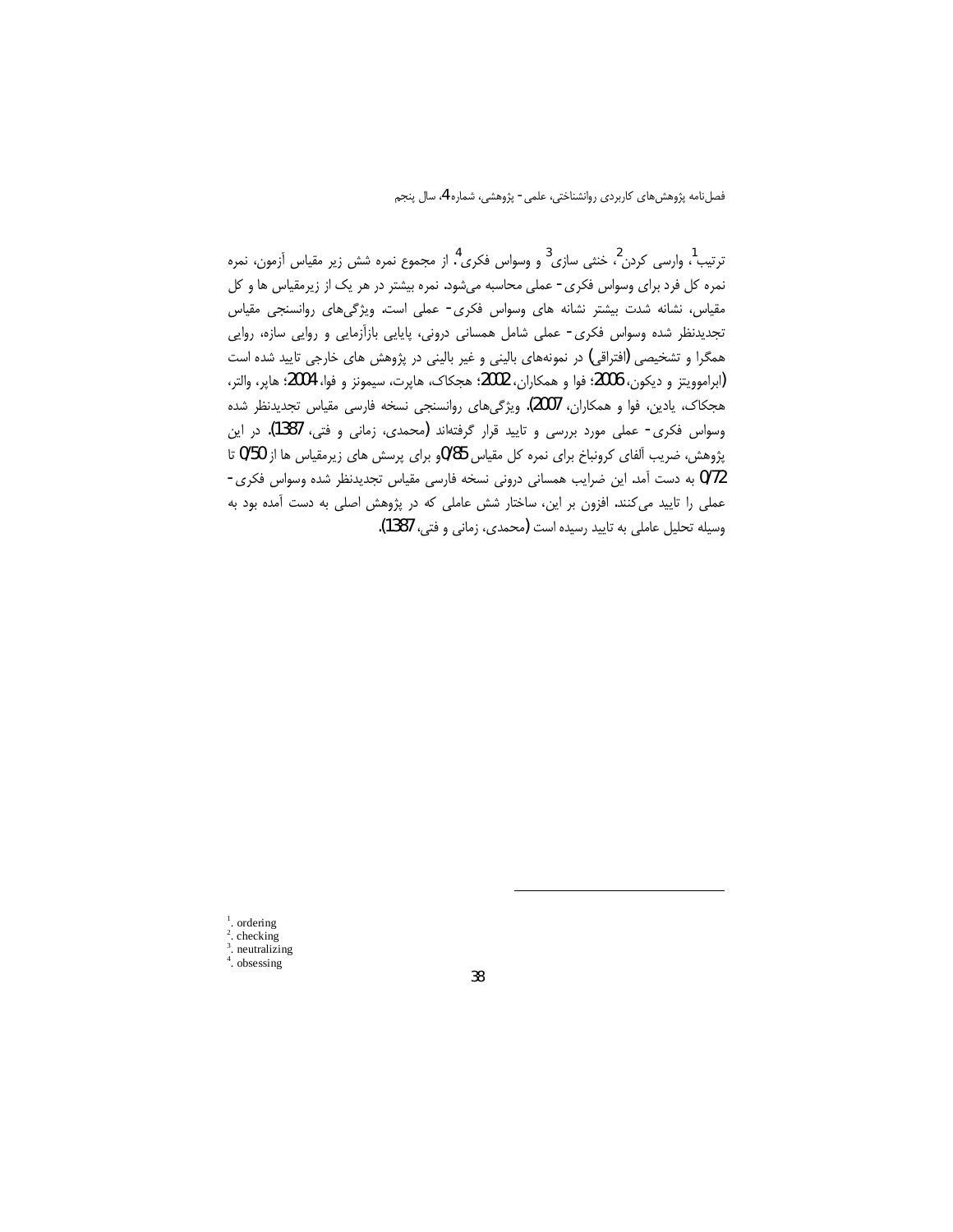پیش بینی نشانه های اختلال وسواس فکری- عملی بر اساس …

#### بافتهها

جدول 1 شاخصهای توصیفی مربوط به متغیرهای پژوهش شامل شاخصهای دشواری تنظیم هیجان، تکانشوری و خشم را برای کل نمونه و به تفکیک جنس برای مردان و زنان نشان میدهد.

| ı.<br>, .,,      |                  | -            | ◢             | "∽               |         | .,             |
|------------------|------------------|--------------|---------------|------------------|---------|----------------|
| انحراف استاندارد | انحراف استاندارد | ميانگين زنان | ميانگين مردان | انحراف استاندارد | ميانگين | متغير          |
| زنان             | مردان            |              |               | کل               | کل      |                |
| 2/79             | 2/91             | 12/24        | 13/01         | 2/86             | 12/55   | عدم پذيرش      |
| 3/72             | 3/73             | 14/41        | 14/07         | 3/72             | 14/27   | اهداف          |
| 3/71             | 3/80             | 12/75        | 12/75         | 3/73             | 12/75   | تكانه          |
| 2/97             | 3/45             | 13/29        | 14/10         | 3/18             | 13/61   | أگاهى          |
| 5/46             | 6/03             | 18/97        | 19/25         | 5/68             | 19/08   | راهبردها       |
| 2/87             | 3/89             | 11/10        | 11/42         | 3/31             | 11/23   | شفافيت         |
| 8/02             | 9/55             | 31/97        | 31/04         | 8/65             | 31/59   | خشم            |
|                  |                  |              |               |                  |         | انگیختگی       |
| 3/64             | 3/91             | 17/90        | 17/01         | 3/76             | 17/54   | خشم درونى      |
| 1/71             | 4/18             | 12/21        | 12/77         | 2/96             | 12/44   | خشم ييرونى     |
| 7/38             | 6/44             | 31/53        | 28/41         | 7/17             | 30/29   | دامنه موقعیت   |
|                  |                  |              |               |                  |         | های خشم        |
|                  |                  |              |               |                  |         | انگيز          |
| 6/10             | 7/38             | 36/27        | 34/47         | 7/21             | 35/55   | نگرش<br>خصمانه |
| 3/17             | 3/23             | 17/45        | 16/76         | 27/00            | 17/17   | تكانشورى       |
|                  |                  |              |               |                  |         | شناختى         |
| 5/05             | 4/29             | 25/42        | 20/83         | 4/65             | 21/38   | تكانشورى       |
|                  |                  |              |               |                  |         | حركتى          |
| 4/16             | 5/05             | 25/00        | 25/42         | 4/53             | 25/17   | بى برنامگى     |
| 10/21            | 9/35             | 34/06        | 31/29         | 9/94             | 35/95   | وسواس          |
|                  |                  |              |               |                  |         | فكرى عملى      |

جدول1. میانگین و انحراف استاندارد شاخص های دشواری تنظیم هیجان، تکانشوری و خشم

نتایج آزمون همبستگی پیرسون در جدول 2 نشان داده شده است. این نتایج نشان میدهند که بین غالب شاخصهای دشواری تنظیم هیجان، تکانشوری و خشم با شدت نشـانههـای وسـواس فکـری- عملـی همبستگی مثبت معنادار وجود دارد (جدول پیوست).

برای بررسی نقش پیش بین شاخص های دشواری تنظیم هیجان، از روش رگرسیون گام به گام استفاده شد. خلاصه نتایج تحلیل رگرسیون در جدول 3 گزارش شده است. بر اساس این نتایج، دستیابی محدود به راهبردهای اثربخش تنظیم هیجان و عدم پذیرش هیجانهای منفی، هر کدام به ترتیب پیش بینی کننده نشانههای وسواس هستند. دستیابی محدود به راهبردهای اثربخش تنظیم هیجان 13 درصد، و عدم پذیرش هیجانهای منفی 17 درصد تغییرات مربوط به نشانههای وسواس را تبیین میکنند. سایر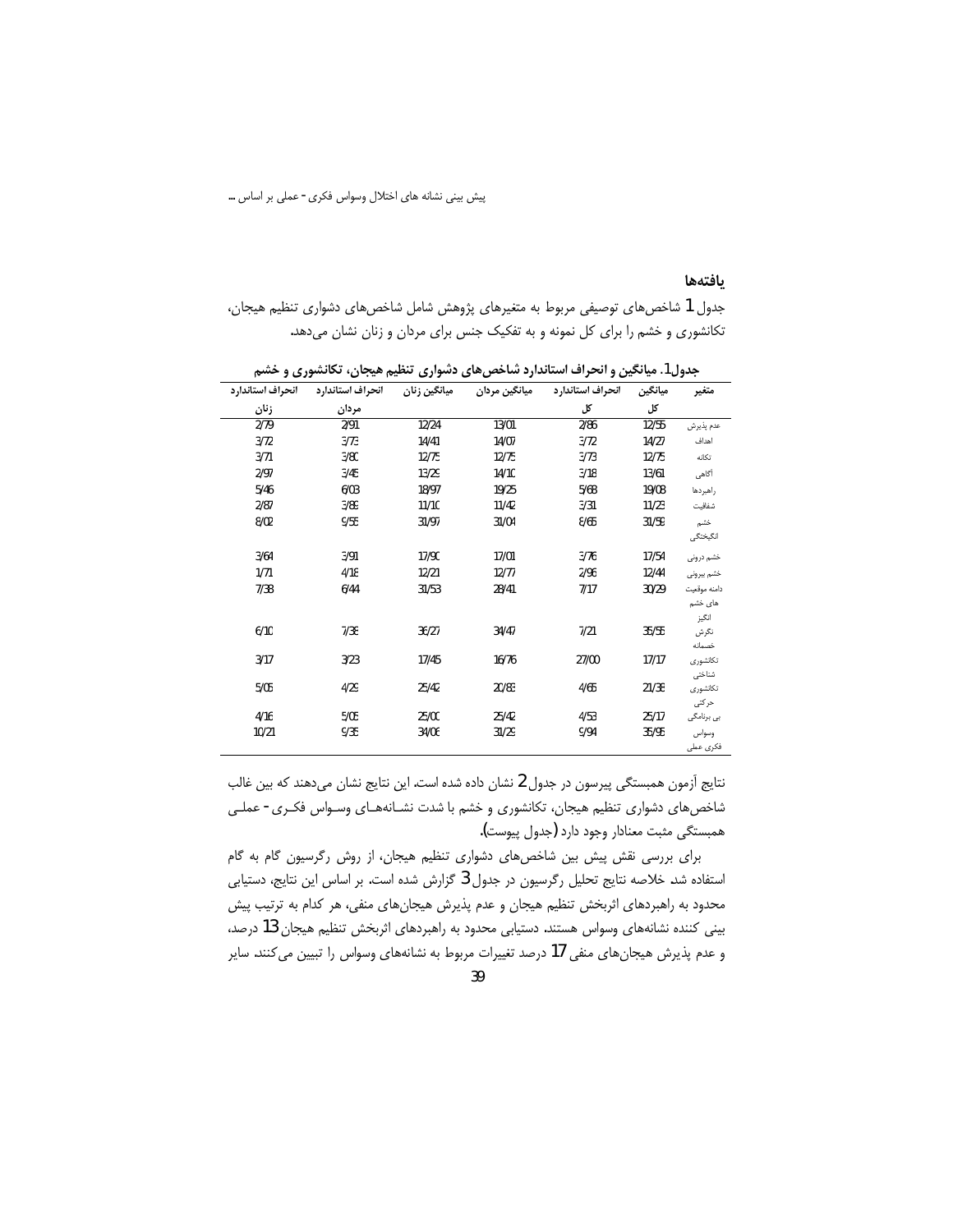ابعاد دشواری تنظیم هیجان پیش بینی کننده وسواس نبوده و از معادله رگرسیون حذف شدهاند. معادله = رگرسیون: 2 $X_1 + 51 X_1 + 51 X_2 + 17/45 + 17/45$  (راهبردها $X_1 = X_1 - X_2 = X_2$  و وسواس  $\overline{Y}$ 

جدول 3. خلاصه تحلیل رگرسیون گام به گام برای پیش بینی نشانههای وسواس بر اساس شاخصهای دشواری تنظیم هیجان

|       | ້<br>$\bullet\bullet\bullet$<br>$\mathbf{r}$ | -<br>ຼ<br>- | ້              | <i>.</i>  |
|-------|----------------------------------------------|-------------|----------------|-----------|
| P     |                                              |             | $\mathbf{R}^2$ | عامل      |
| 0/005 | 0/51                                         | 27/04       | 0/13           | گام اول   |
|       |                                              |             |                | راهبردها  |
| 0/05  | 0/83                                         | 17/16       | 0/17           | گام دوم   |
|       |                                              |             |                | عدم پذيرش |

نتایج تحلیل رگرسیون گام به گام برای بررسی نقش پیش بین شاخصهای تکانشوری نشـان داد کـه تكانشوري شناختي و تكانشوري حركتي پـيش.ينــي كننـده نشــانههــاي وســواس هســتند (جــدول 4). تکانشوری شناختی 22 درصد و تکانشوری حرکتی 25 درصد تغییرات مربوط به وسواس را تبیین کردند. معادله رگرسيون: = 7/46 + 1/33 X<sub>1</sub> + /45 (تکانشوری شناختی = 2 $X_1$ ، تکانشوری حرکتی = 2 $X_2$ ، وسواس $Y = 5/46 + 1/33$  x<sub>1</sub>  $\cdot (Y)$ 

جدول 4 خلاصه تحلیل رگرسیون گام به گام برای پیش بینی وسواس

| بر اساس شاخصهای تکانشوری |      |       |                |                 |  |  |  |
|--------------------------|------|-------|----------------|-----------------|--|--|--|
| P                        |      |       | $\mathbf{R}^2$ | عامل            |  |  |  |
| 0/001                    | 0/37 | 49/04 | 0/22           | گام اول         |  |  |  |
|                          |      |       |                | تكانشورى شناختى |  |  |  |
| 0/05                     | 0/18 | 27/68 | 0/25           | گام دوم         |  |  |  |
|                          |      |       |                | تكانشورى حركتى  |  |  |  |

نتایج تحلیل رگرسیون گام به گام برای بررسی نقش پیش بین شاخصهای خشم نشان داد که فقط خشم درونی پیش بینی کننده وسواس است (جدول 5). خشم درونی 9 درصد تغییرات مربوط به وسواس را تبیین کرده است و سایر مولفههای خشم نتوانستند تغییرات وسواس را به صورت معنادار پیش بینی کنند. معادله رگرسیون:

(Y = 
$$
Y_1 = X_1
$$
 (خشم درونی= 1 $X_1$  وسواس)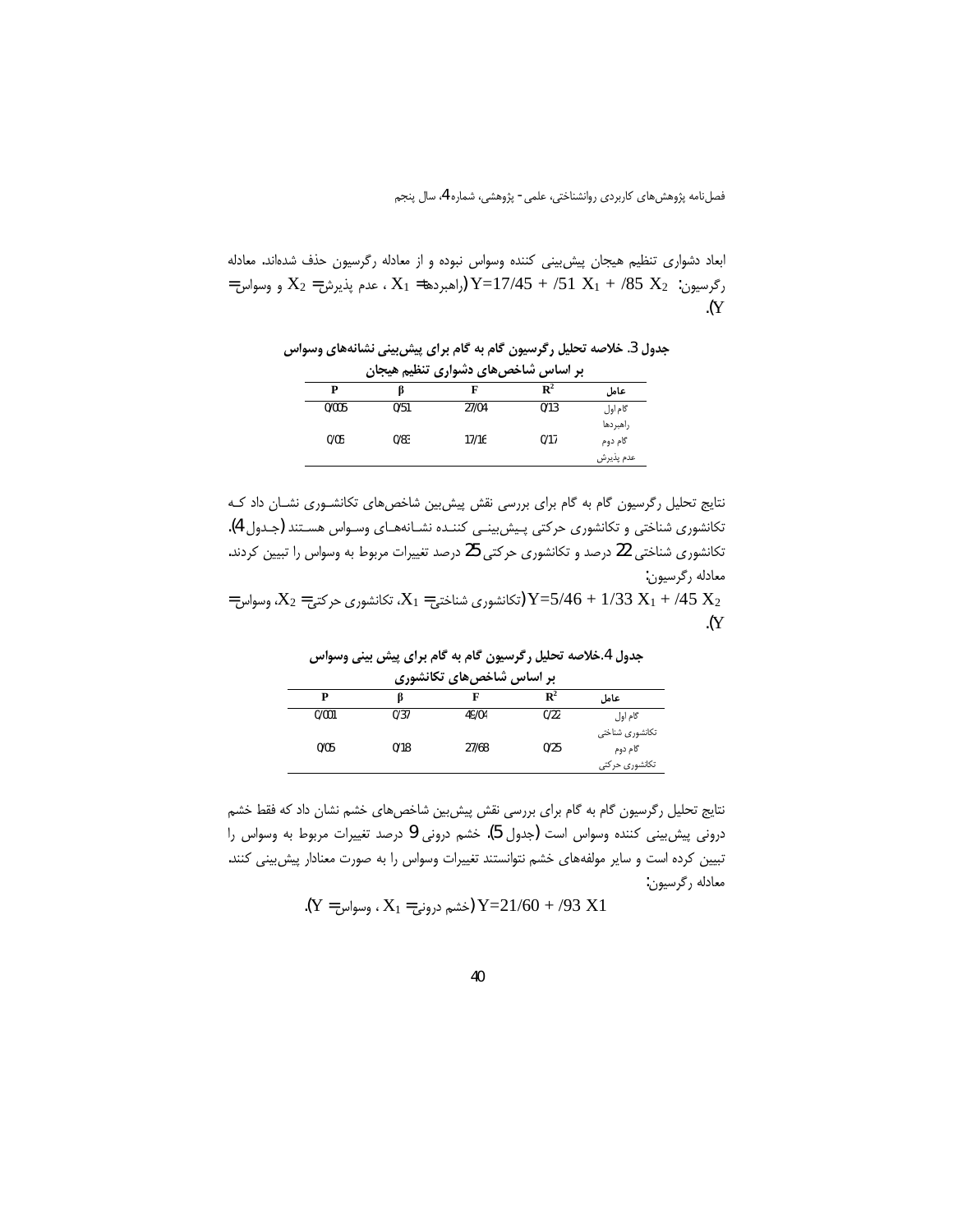جدول 5.خلاصه تحلیل رگرسیون گام به گام

|       |      | برای پیش بینی وسواس بر اساس شاخصهای خشم |                |           |
|-------|------|-----------------------------------------|----------------|-----------|
|       |      |                                         | $\mathbf{R}^2$ | عامل      |
| 0/001 | 0/30 | 17/62                                   | 0/09           | گام اول   |
|       |      |                                         |                | خشم درونی |

همچنین با استفاده از نرم افزار WEKA3.6.9 ترتیب پیش بینی نشانههای وسواس توسـط شـاخص های پیش بین، مورد آزمون قرار گرفت و نتایج به دست آمده نشان داد که به ترتیب تکانشوری شناختی، خشم درونی، عدم پذیرش هیجانهای منفی، تکانشوری حرکتبی و دسـتیابی محـدود بـه راهبردهـای اثربخش تنظیم هیجان نشانههای وسواس را پیش بینی می کنند.

# بحث و نتیجه گیری

هدف پژوهش حاضر پیش بینی نشانههای اختلال وسواس فکری عملی (OCD) بر اساس دشواری تنظیم هیجان، تکانشوری و خشم بود. نتایج به دست آمده نشان داد که عدم پذیرش هیجانهای منفی و دستیابی محدود به راهبردهای اثربخش تنظیم هیجان نشانههای OCD را پیش بینی می کنند. این یافته با نتایج تعدادی از پژوهش های قبلی (تانگ، 2011؛ کروز و همکاران، 2013) که نشان دادند افراد مبتلا به OCD در مقایسه با گروه سالم در تنظیم هیجانهای خود دشواری بیشتری دارند، مطابقت می کند. این یافته همچنین با نتایج پژوهش هایی که رابطه بین راهبردهای سازش نایافته تنظیم هیجان و نشانه های OCD را گزارش کردهاند (آلن و بارلو ، 2009: تورکولر - اکا، 2011)، مطابقت دارد. این یافته را می توان بر حسب چند احتمال به شرح زیر تبیین کرد:

توانایی تنظیم هیجانها به فرد این امکان را میدهد تا برانگیختگیها و تجربههای هیجانی را در دو سطح شخصی و بین شخصی مدیریت و تعدیل کند (برای مثال، برگ و ویلیامز، 2007؛ تال و همکاران، 2012). وقتى نقص و نارسايي در فرايند تنظيم هيجانها وجود داشته باشد، مديريت و تعديل هيجانها مختل میشود و قدرت سازگاری فرد تضعیف میگردد (تال و همکاران، 2012؛ کمپتون و همکاران، 2004؛ گراتز و رومر، 2004). بر این اساس، می توان این احتمال را مطرح کرد که افراد مبتلا به OCD اگر در زمینه تنظیم هیجانها نیز نقص و ناتوانی داشته باشند، قدرت سازگاری هیجانی آنها تحت تاثیر قرار میگیرد (آلن و بارلو، 2009؛ تورکولر - اکا، 2011). استفاده از راهبردهای سازش نایافته تنظیم هیجان، مثل أیینها و رفتارهای تکراری اجتناب ناپذیر، نمونههایی از این سازش نایافتگی ها محسوب میشوند. شواهد پژوهشی (کیسلر و همکاران، 2010؛ نولن- هاکسما، ویسکو و لیبومیرسکی، 2008؛ ورنر و گروس، 2009) همچنین نشان دادهاند که ناتوانی و ضعف در مدیریت و تنظیم هیجانها می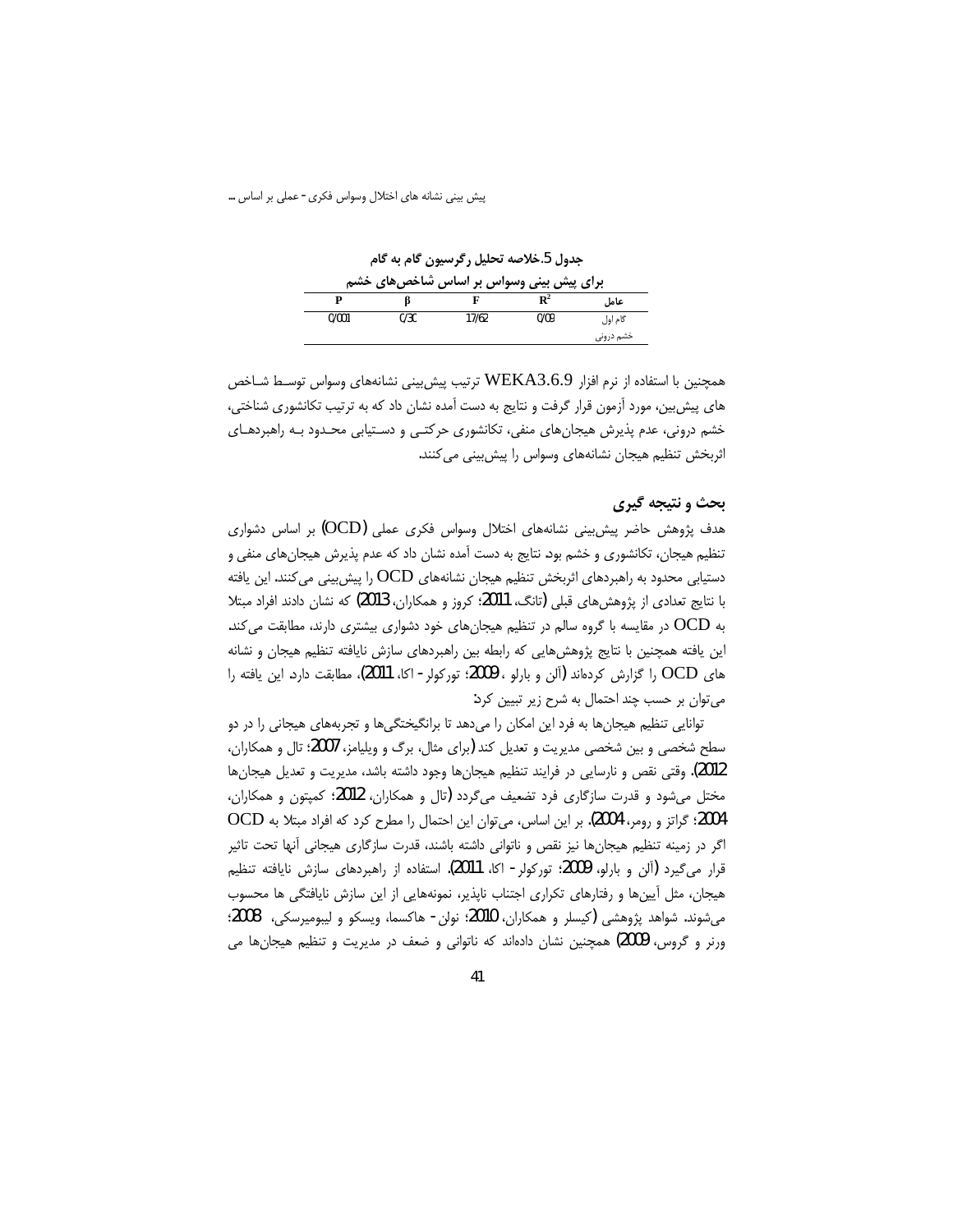توانند باعث تشدید و تداوم بیشتر نشانههای اضطراب و افسردگی شوند. با استناد به این شواهد نیز این احتمال مطرح می شود که ناتوانی و نقص در تنظیم هیجانها ممکن است از طریق تشدید و تداوم درماندگی روانشناختی، با نشانههای وسواس فکری- عملی مرتبط گردد؛ رابطهای که در این پژوهش تاىيد شد.

نتایج این پژوهش نشان داد که تکانشوری شناختی و حرکتی میتوانند نشانههای OCD را پیش بینی کنند. این یافته با نتایج تعدادی از پژوهش۱عای قبلی (اتلت و همکاران، 2007؛ استورچ و همکاران، 2008؛ بویسی و همکاران، 2012؛ سالکوسکی و همکاران، 2009) مطابقت می2ند و بر اساس چند احتمال به شرح زیر تبیین می شود. اگر بر اساس نظر بعضی از محققان (سامرفلدت و همکاران، 2004)، تكانشوري شناختي زمينه ساز تجربه افكار و اشتغالات ذهني مزاحم و كنترل نشده فرض شوند؛ مي¤وان افکار و تجسمهای وسواسی را تا حدودی به تکانشوری شناختی نسبت داد و مکانیسم رابطه این دو متغیر را توجیه کرد. دشواری و ناتوانی در بازداری افکار و تجسمهای مزاحم که معادل تکانشوری شناختی محسوب میشوند یا به خودی خود معادل نشانههای وسواس فکری هستند (سامرفلدت و همکاران، 2004)، یا زمینه را برای فعال شدن افکار وسواسی به عنوان نشانههایی اختصاصی ار OCD مهیا می سازند. در سطح وسواسهای عملی نیز مشابه این تبیین مطرح میشود. تکانشوری حرکتی به منزله ناتوانی و نقص در بازداری و کنترل رفتارها، زمینه ساز تجربه اعمال تکراری و اجتناب ناپذیر میشوند. بر این اساس، رابطه تکانشوری حرکتی با اعمال تکراری که از نشانههای اصلی OCD هستند، توجیه می شود (چامبرلین و همکاران، 2007). شکست در بازداری های شناختی و رفتاری وجه مشترک تکانشوری و OCD است (بويسي و همكاران، 2012؛ مورين - زامير و همكاران، 2010). نتايج اين پژوهش نيز اين وجه مشترک را تایید می کند و با آن دسته از یافتههای پژوهشی که نشان دادهاند افراد مبتلا به OCD در مقایسه با گروه کنترل تکانشوری بالاتری دارند (برای مثال، اتلت و همکاران، 2007)، هم سازتر است. یافتههای این پژوهش نشان داد که خشم درونی می تواند OCD را پیش بینی کند. این یافته با

نتايج پژوهش هاي قبلي (اسپينلا، 2005؛ موسكوويچ و همكاران، 2008؛ وايتسايد و ابراموويتز، 2004) كه نشان دادند افراد مبتلا به  $\rm{OCD}$  در مقایسه با گروه کنترل خشم، و به خصوص خشم درونی بیشتری را تجربه می کنند، مطابقت دارد. ملن (1995) اضطراب و نگرانیهای بیماران مبتلا به OCD را نشات گرفته از هیجانهای منفی، به خصوص هیجان خشم میداند؛ خشمی که میل به آسیب رساندن به دیگران را در این بیماران توجیه می کند. بر این اساس، بعضی از محققان (مک کوبین و سمسون، 2006) اعمال جبری وسواسی را به عنوان یک راه سمبولیک برای مهار کردن میل به اّسیب رساندن به دیگران دانسته اند. بنابراین، OCD می تواند از تحمل ناپذیری احساسات خشم و افکار مرتبط با میل به آسیب زدن به دیگران نشات گرفته باشد. این تبیین ریشه در نظریه فروید دارد که احساس اخلاقی بودن بیش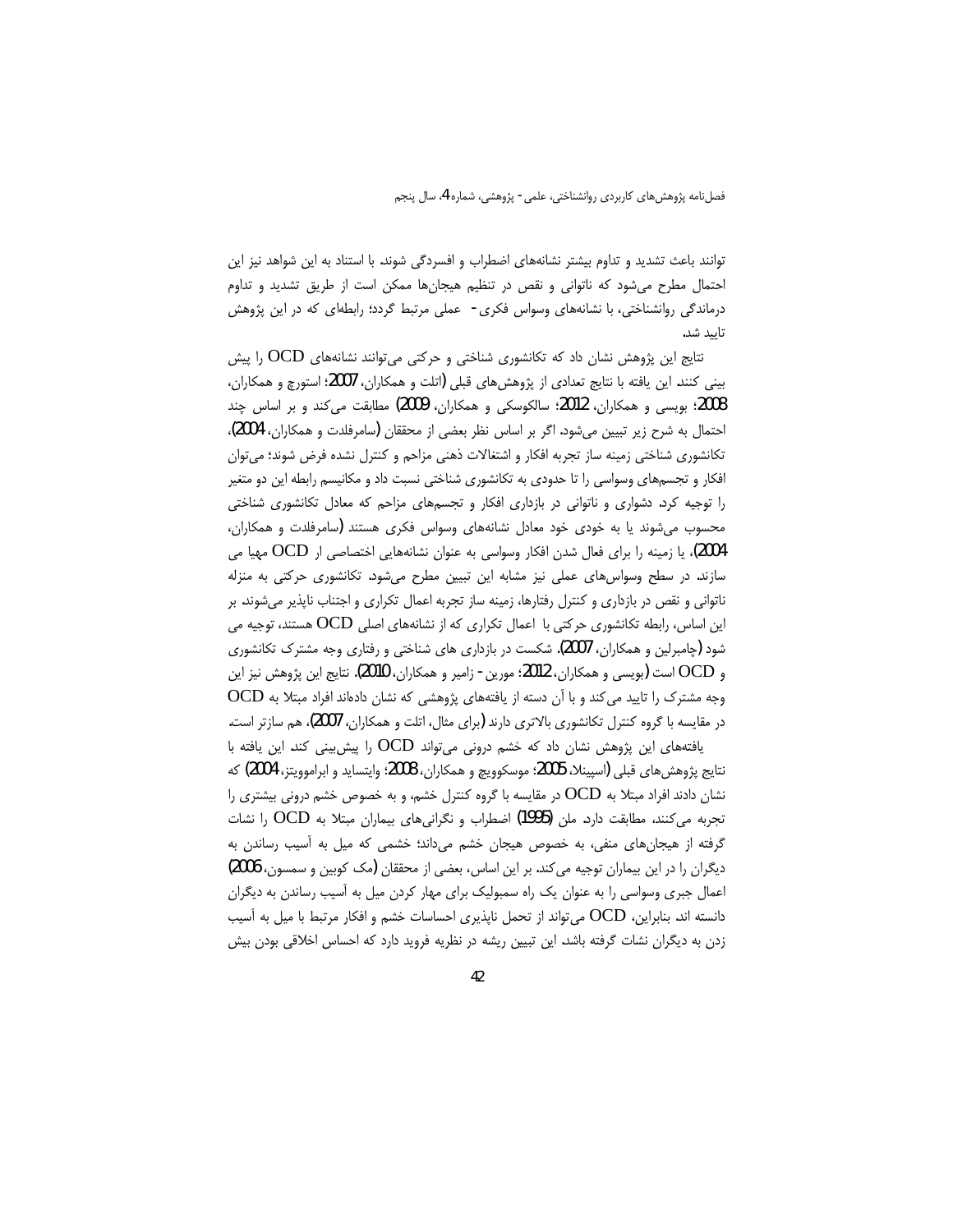از حد در افراد مبتلا به OCD را زاییده پرخاشگری پنهان آنها میدانست (فروید، 1909؛ به نقل از موريتز و همكاران، 2011)؛ احساساتي كه فرد سعى مي كند با اعمال وسواسي أنها را محو كند و از شرشان خلاص شود.

پیامدهای این پژوهش را می توان در دو سطح نظری و عملی مطرح کرد. در سطح نظری، یافتههای پژوهش این پژوهش به اّسیب شناسی دقیقتر اختلال وسواس فکری- عملی کمک میکند. در پرتو نتایج این پژوهش، ایدهها و فرضیههای جدید در مورد تعیین کنندههای اختلال وسواس فکری- عملی مطمح نظر قرار میگیرند و به غنی $\rm\,$ ر شدن مدلهای نظری  $\rm{OCD}$  در خصوص علت شناسی، پیش گیری و درمان این اختلال کمک میکنند. در سطح عملی، یافتههای این پژوهش میتوانند شواهد تجربی جدیدی برای تدوین برنامههای آموزشی، پیشگیری و درمانی در رابطه با اختلال وسواس فکری-عملی در اختیار متخصصان بالینی قرار دهند. این یافتهها بیانگر لزوم توجه به آموزش شیوههای موثر تنظیم و مدیریت هیجانها و متغیرهای تعیین کننده ای مثل تکانشوری و خشم در برنامههای پیش گیرانه و درمانی برای افراد مبتلا به OCD است. پژوهش حاضر محدودیتهایی دارد که مهمترین آنها به این شرح است. طرح پژوهش همبستگی است و به صورت مقطعی اجرا شده است، به همین دلیل نمی توان با استناد به یافتههای آن به تفسیرها و تبیینهای علت شناختی مبادرت کرد. نمونهٔ مورد بررسی در این پژوهش یک نمونه از جمعیت عمومی ساکن در شهر تهران بود و در تعمیم یافتهها به سایر جمعیت ها باید احتیاط شود. برای بررسی دقیق تر نقش هیجان ها، تکانشوری و خشم در پدیدآیی و تداوم نشانه های وسواس فکری- عملی، پیشنهاد میشود پژوهشهایی در زمینهٔ بررسی نقش تعدیل کننده و واسطه ای این متغیرها و هم چنین متغیرهای مهم دیگر، مثل استحکام من، راهبردهای مقابله و مکانیسمهای دفاعی، در رابطهٔ با نشانههای وسواس فکری- عملی انجام شود. همچنین پیشنهاد میشود به منظور شناخت بهتر تاثیرات أسیب زای دشواری تنظیم هیجان ها بر شکل گیری و تداوم نشانهها و اختلال وسواس فكرى- عملي، روابط اين متغيرها در نمونههاى بالينى شامل نمونههاى مبتلا به اختلال هاى روانشناختی، به خصوص اختلال وسواس فکری- عملی و اختلال های شخصیت مورد بررسی قرار گیرد.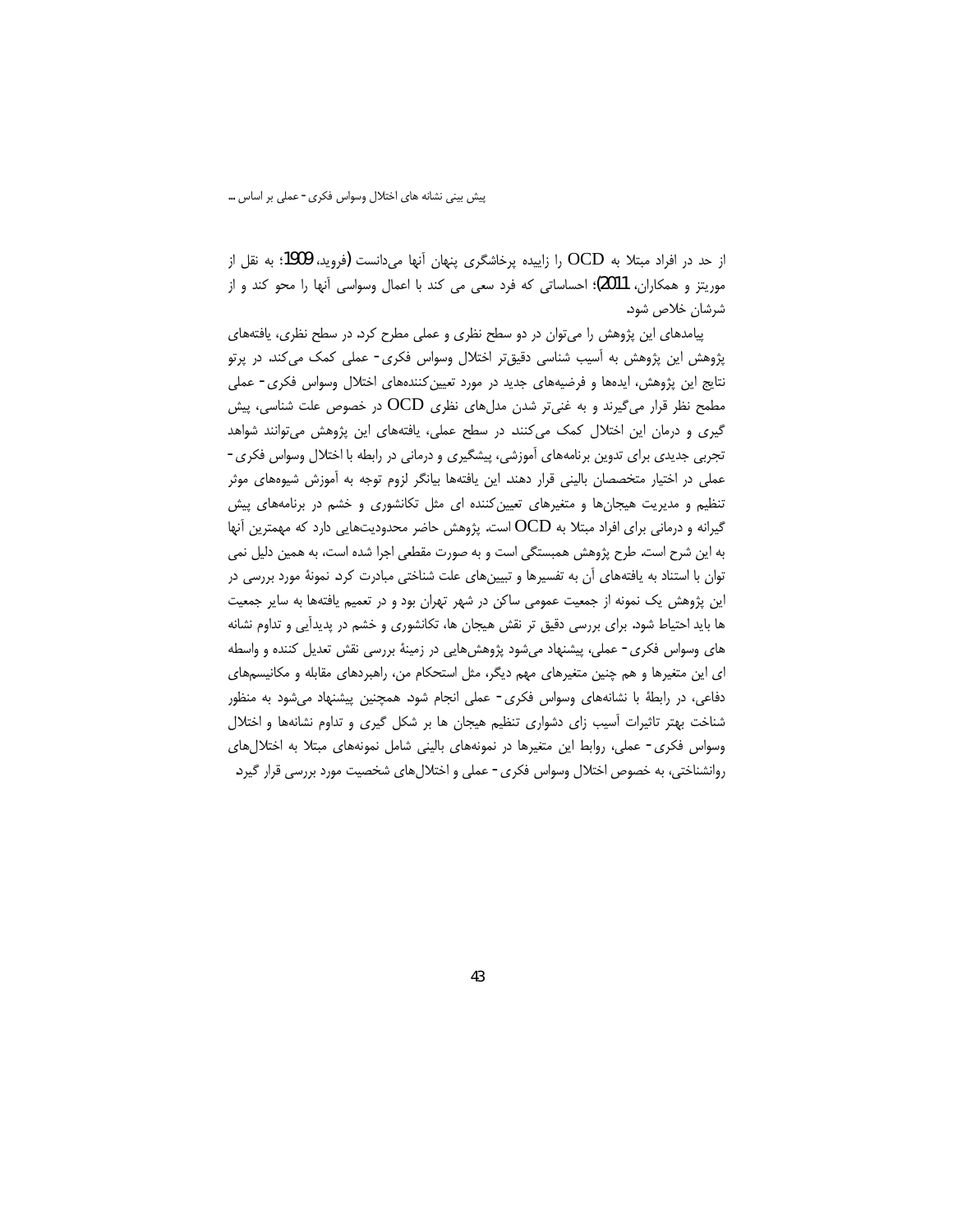#### منابع

بشارت، محمدعلی (1386). برر*سی ویژگی های روانسنجی مقیاس دشواری تنظی*م *هیجان.* گزارش پژوهشی، دانشگاه تهران بشارت، محمدعلی (1393). بررسی پایایی، روایی و تحلیل عاملی مقیاس دشواری تنظیم هیجان. *روانشناسی معاصـر ،* زیـر چاپ

.<br>بشارت، محمدعلی (1386الف). *بررسی ویژگی های روانسنجی مقیاس تکانشوری بارات*. گزارش پژوهشی، دانشگاه تهران بشارت، محمدعلی (1386ب). *ویژگی های روانسنجی مقیاس خش*م چ*ند بعدی*. گزارش پژوهشی، دانشگاه تهران

بشارت، محمدعلي، افقي، زهرا، أقايي ثابت، سيده سارا، حبيب نژاد، محمد، پورنقدعلي، علي، و گرانمايه پور، شيوا (1392) نقش تعدیل کنندهٔ راهبردهای تنظیم شناختی هیجان در رابطهٔ بین ناگویی هیجانی و مشکلات بین شخصی. *تازه های* علوم شناختي، 15، 52-43

محمدی، ابوالفضل، زمانی، رضا، و فتی، لادن **(1387)**. اعتبار یابی نسخه فارسی پرسشنامه بازنگری شده وسواسی اجباری در جمعيت دانشجويي. *فصلنامه پژوهش هاي روانشناختي،* 21، 78- 66

- Abramowitz, J. S., & Deacon, B. J. (2006). Psychometric properties and construct validity of the obsessive–compulsive inventory – Revised: Replication and extension with a clinical sample. Journal of Anxiety Disorders, 20, 1016-1035.
- Allen, L. B., & Barlow, D. H. (2009). Relationship of exposure to clinically irrelevant emotional cues and obsessive-compulsive symptoms. Behavior Modification, 33, 743-762.
- American Psychiatric Association. (2013). Diagnostic and statistical manual of mental disorders (5th ed.). Washington, DC: Author.
- Ashbaugh, A. R., Gelfand, L. A., & Radomsky, A. S. (2006). Interpersonal aspects of responsibility and obsessive-compulsive symptoms. Behavioural and Cognitive Psychotherapy, 34, 151-163.
- Bargh, J. A., & Williams, L. E. (2007). On the nonconscious of emotion regulation. In J. Gross (Ed.), Handbook of emotion regulation (pp. 429-445). New York: Guilford Press.
- Barratt, E. S. (1994). Impulsivity: integrating cognitive, behavioral, biological, and environmental data. In W. B. McCown, J. L. Johnson, and M. B. Shure (Eds.): The Impulsive Client: Theory, Research and Treatment (pp. 39-45). Washington, D.C.: American Psychological Association.
- Boisseau, C. L., Thompson-Brenner, H., Caldwell-Harris, C., Pratt, E., Farchione, T., & Barlow, D. H. (2012) Behavioral and cognitive impulsivity in obsessivecompulsive disorder and eating disorders. Psychiatry Research, 200, 1062-1066.
- Chamberlain, S. R., Fineberg, N. A., Menzies, L. A., Blackwell, A. D., Bullmore, E. T., Robbins, T. W., et al. (2007). Impaired cognitive flexibility and motor inhibition in unaffected first-degree relatives of patients with obsessivecompulsive disorder. American Journal of Psychiatry, 164, 335-338.
- Chamberlain, S. R., & Sahakian, B. J. (2007). The neuropsychiatry of impulsivity. Current Opinion in Psychiatry, 20, 255-261.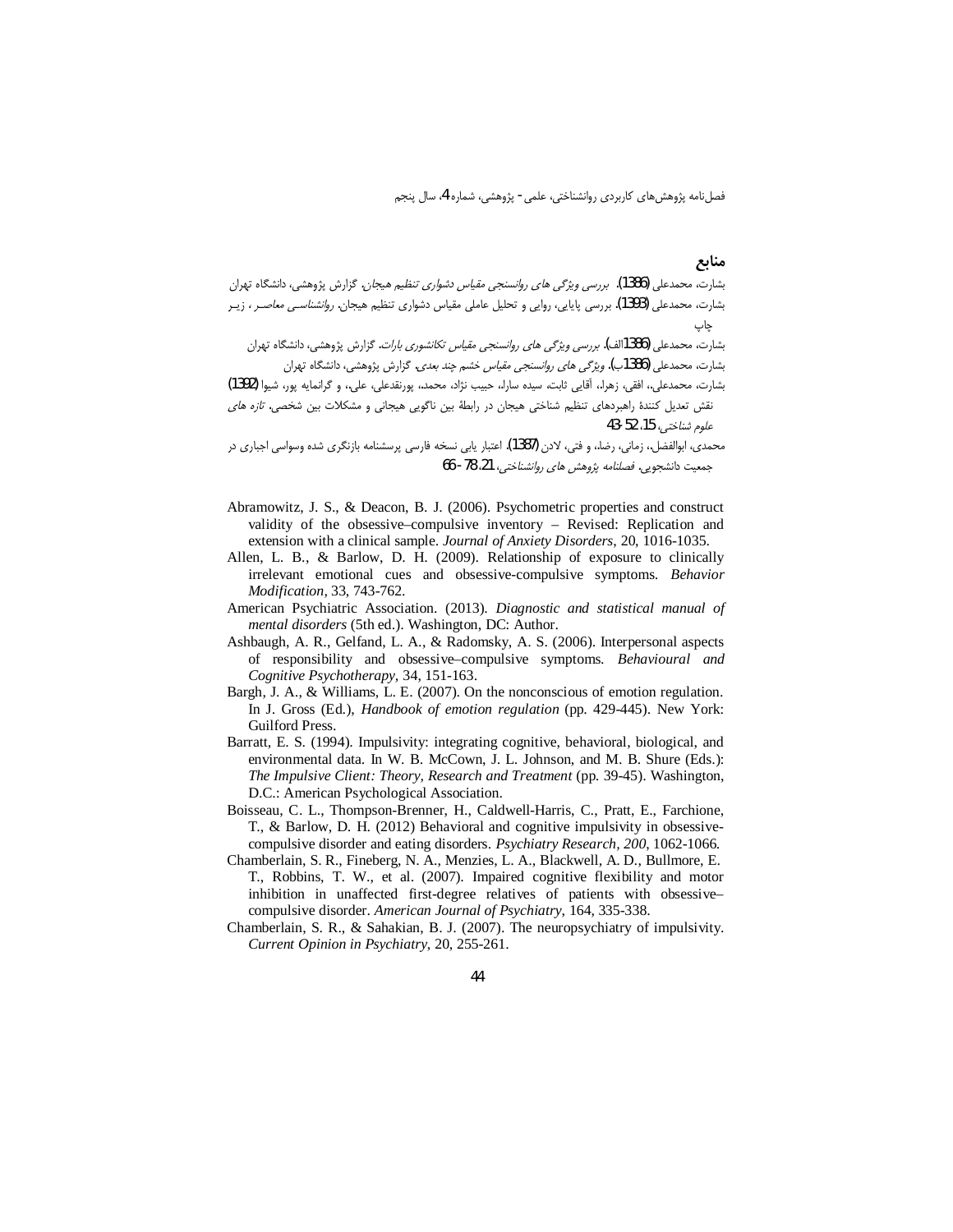- Chambers, C. D., Garavan, H., & Bellgrove, M. A. (2009). Insights into the neural basis of response inhibition from cognitive and clinical neuroscience. Neuroscience & Biobehavioral Reviews, 33, 631-646.
- Cisler, J. M., Olatunji, B. O., Feldner, M. T., & Forsyth, J. P. (2010). Emotion regulation and the anxiety disorders: an integrative review. Psychopathology and Behavioral Assessment, 32, 68-82.
- Compton, S. N., March, J. S., Brent, D., Albano, A. M., Weersing, R., & Curry, J. (2004). Cognitive-behavioral psychotherapy for anxiety and depressive disorder in children and adolescents. An evidenced based medicine review. Journal of the American Academy of Child and Adolescent Psychiatry, 43, 930-959.
- Cruz, L. F., Landaul, D., Iervolino, A. C., Santo, S., Pertusa, A., Singh, S., et al. (2013). Experiential avoidance and emotion regulation difficulties in hoarding. Disorder. Anxiety Disorders, 27, 204-209.
- Dalley, J. W., Everitt, B. J., & Robbins, T. W. (2011). Impulsivity, Compulsivity, and Top- down Cognitive Control. Journal of Neuron, 69, 680-694.
- Eisenberg, N., & Spinrad, T. L. (2004). Emotion-related regulation: Sharpening the definition. Journal of Child Development, 75, 334-339.
- Ersche, K. D., Turton, A. J., Pradhan, S., Bullmore, E. T., & Robbins, T. W. (2010). Drug addiction endophenotypes: impulsive versus sensationseeking personality traits. Journal of Bioogicall Psychiatry, 68, 770-773.
- Ettelt, S., Ruhrmann, S., Barnow, S., Buthz, F., Hochrein, A., Meyer, K., et al. (2007). Impulsiveness in obsessive–compulsive disorder: results from a family study. Acta Psychiatrica Scandinavica, 115, 41-47.
- Foa, E. B., Huppert, J. D., Leiberg, S., Langner, R., Kichic, R., Hajcak, G., & Salkovskis, P. M. (2002). The obsessive–compulsive inventory: Development and validation of a short version. Journal of Psychological Assessment, 14, 485-496.
- Gratz, K. L., & Roemer, L. (2004). Multidimensional assessment of emotion regulation and dysregulation: Development, factor structure, and initial validation of the Difficulties in Emotion Regulation Scale. Journal of Psychopathology and Behavioral Assessment, 26, 41-54.
- Gratz, K. L., Rosenthal, M. Z., Tull, M. T., Lejuez, C. W., & Gunderson, J. G. (2006). An experimental investigation of emotion dysregulation in borderline personality disorder. Journal of Abnormal Psychology, 115, 850-855.
- Gratz, K. L., & Tull, M. T. (2010). Emotion regulation as a mechanism of change in acceptance- and mindfulness-based treatments. In R. Baer (Ed.), Assessing mindfulness and acceptance processes in clients: Illuminating the theory and process of change (pp. 107-133). Oakland, CA: New Harbinger Publications.
- Hajcak, G., Huppert, J. D., Simmons, R. F., & Foa, E. B. (2004). Psychometric properties of the OCI-R in a college sample. Behaviour Research and Therapy, 42, 115-123.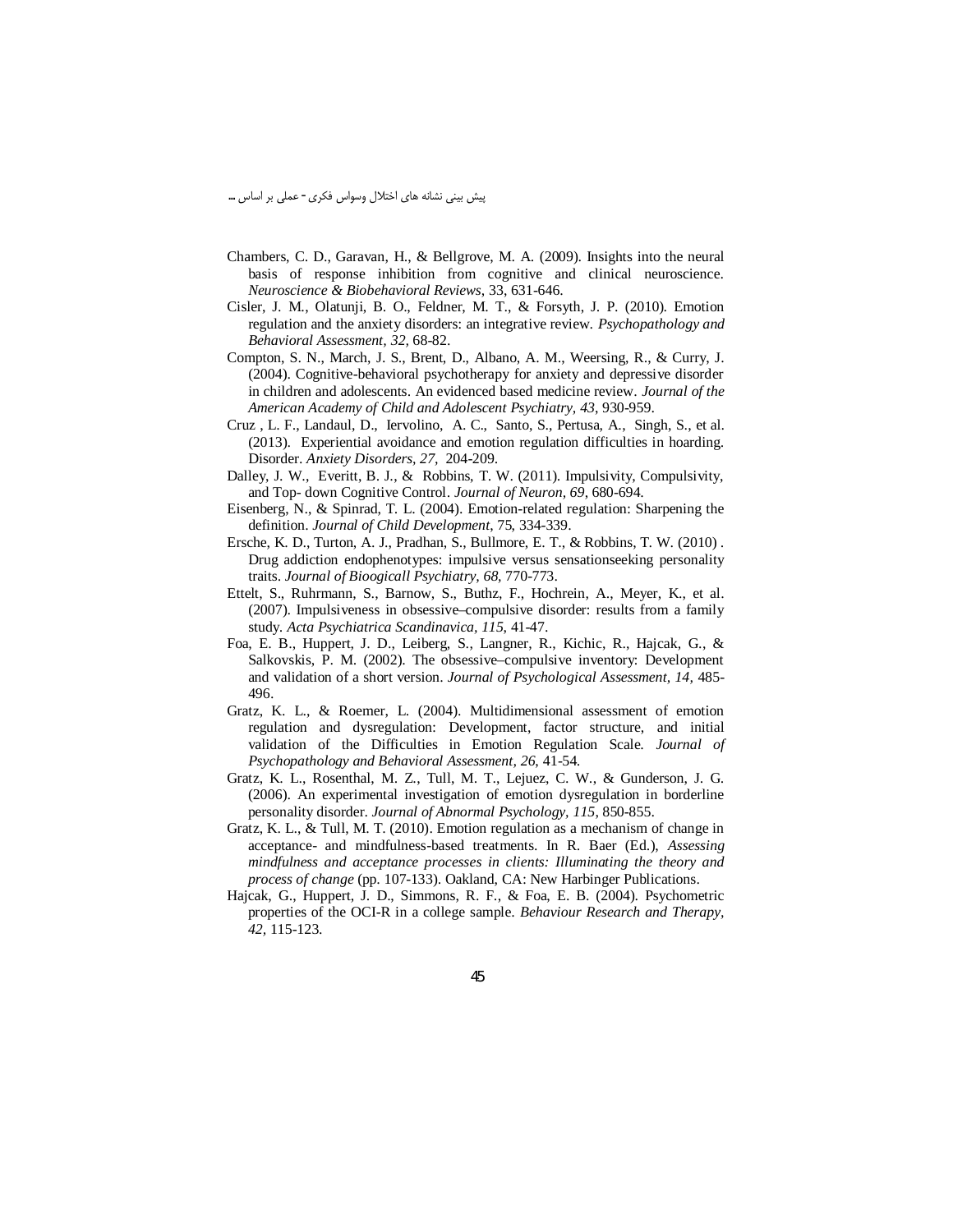- Hamdan-Mansour, A. M., Dardas, L. A., Nawafleh, H., & Abu-Asba M. H. (2012). Psychosocial predictors of anger among university students. Journal of Children and Youth Services Review, 34, 474-479.
- Hannesdottir, D. K., & Ollendick, T. H. (2007). The Role of Emotion Regulation in the Treatment of Child Anxiety Disorders. Journal of Clinical Child and Family Psychology Review, 10, 275-293.
- Huppert, J. D., Walther, M. R., Hajcak, G., Yadin, E., Foa, E. B., Simpson, H. B., et al. (2007). The OCI-R: Validation of the subscales in a clinical sample. Journal of Anxiety Disorders, 21, 394-406.
- Kashyap, H., Fontenelle, L. F., Miguel, E. C., Ferrão, Y. A., Torres, A. R., Shavitt, R. G., et al. (2012). Impulsive compulsivity in obsessive-compulsive disorder: A phenotypic marker of patients with poor clinical outcome. Journal of Psychiatric Research, 46, 1146-1152.
- Kassinove, H., & Sukhodolsky, D. G. (1995). Anger disorders: Science, practice, and common sense issues. In H. Kassinove (Ed.), *Anger disorders: Definition*, *diagnosis, and treatment* (pp. 1-26). Washington, DC: Taylor & Francis.
- Kerr, M. A., & Schneider, B. H. (2008). Anger expression in children and adolescents: A review of the empirical literature. Journal of Psychology Reviews, 28, 559-577.
- Klonsky, E. D., & May, A. (2010) Rethinking impulsivity in suicide. Journal of Suicide and Life Threatening Behavior, 40, 612-619.
- Liua, b, L., Cohen, S., Schulz, M. S., & Waldinger, R. J. (2011). Sources of somatization: Exploring the roles of insecurity in relationships and styles of anger experience and expression. Journal of Science & Medicine, 73, 1436-1443.
- Malan, D. H. (1995). *Individual psychotherapy and the science of psychodynamics*. Oxford: Butterworth Heinemann.
- McCubbin, R. A., & Sampson, M. J. (2006). The relationship between obsessivecompulsive symptoms and appraisals of emotional states. Journal of Anxiety Disorders, 20, 42-57.
- Morein-Zamir, S., Fineberg, N.A., Robbins, T. W., & Sahakain, B. J. (2010). Inhibition of thoughts and actions in obsessive-compulsive disorder: extending the endo-phenotype? Journal of Psychological Medicine, 40, 263-27.
- Moritz, S., Kempke, S., Luyten, P., Randjbar, S., & Jelinek, L. (2011). Was Freud partly right on obsessive-compulsive disorder (OCD)? Investigation of latent aggression in OCD. Journal of Psychiatry Research, 182, 180-184.
- Moscovitch, D. A., McCabe, R.E., Antony, M. M., Rocca, L., & Swinson, R. P. (2008). Anger experience and expression across the anxiety disorders. Journal of Depression and Anxiety, 25, 107-113.
- Nolen-Hoeksema, S., Wisco, B. E., & Lyubomirsky, S. (2008). Rethinking rumination. Perspectives on Psychological Science, 3, 400-424.
- Rachman, S. (1993). Obsessions, responsibility, and guilt. Behaviour Research and Therapy, 31, 149-154.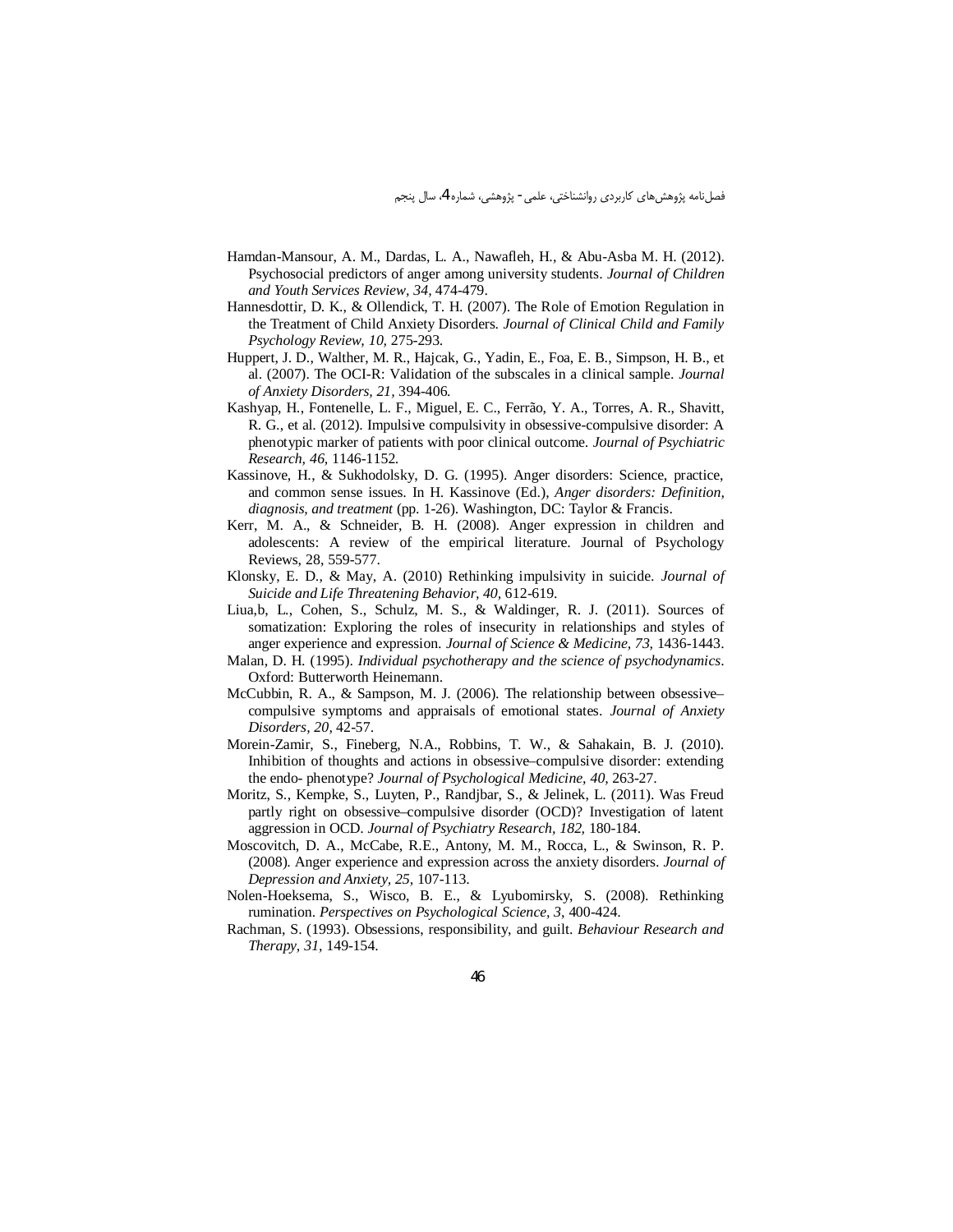- Radomsky, A. S., Ashbaugh, A. R., & Gelfand, L. A. (2007). Relationships between anger, symptoms, and cognitive factors in OCD checkers. Behaviour Research and Therapy, 45, 2712-2725.
- Rusting, C. L., & Nolen-Hoeksema, S. (1998). Regulating responses to anger: Effects of rumination and distraction on angry mood. Personality and Social Psychology, 74, 790-803.
- Siegel, J. (1986). The multidimensional anger inventory. Personality and Social Psychology, 51, 191-200.
- Spielberger, C. D. (1988). Manual for the State-Trait Anger Expression Inventory (STAXI). Odessa, FL: Psychological Assessment Resources.
- Spinella, M. (2005). Mood in relation to subclinical obsessive-compulsive symptoms. International Journal of Neuroscience, 115, 433-443.
- Stein, D., Hollander, E., Simeon, D., & Cohen, L. (1994). Impulsivity scores in patients with obsessive–compulsive disorder. Nervous and Mental Disease, 182, 240-241.
- Storch, E., Abramowitz, J., & Goodman, W. (2008). Where does obsessive compulsive disorder belong in DSM-V? Depression and Anxiety, 25, 336-347.
- Sulkowski, M. L., Jordan, C., Reid, A., Graziano, P. A., Shalev, & Storch, E. A. (2009). Relations between impulsivity, anxiety, and obsessive–compulsive symptoms in a non-clinical sample. Personality and Individual Differences, 47, 620-625.
- Summerfeldt, L. J., Hood, K., Antony, M. M., Richter, M. A., & Swinson, R. P. (2004). Impulsivity in obsessive–compulsive disorder: comparisons with other anxiety disorders and with in tic-related sub groups. Personality and Individual Differences, 36, 539-553.
- Swann, A. C. (2009). Impulsivity in mania. Journal of Current Psychiatry Reports, 11, 481-487.
- Trent, S., & Davies. W. (2012). The influence of sex-linked genetic mechanisms on attention and impulsivity. Journal of Biological Psychology, 89, 1-13.
- Tong, B. S. (2011). Emotion regulation among individuals with obsessive compulsive disorder. Thesis submitted for Degree of Doctor of Psychology (Clinical Psychology). University of Hong Kong.
- Trent, S., & Davies. W. (2012). The influence of sex-linked genetic mechanisms on attention and impulsivity. Journal of Biological Psychology, 89, 1-13.
- Tull, M. T., Barrett, H. M., McMillan, E. S., & Roemer. L. (2007). A preliminary investigation of the relationship between emotion regulation difficulties and posttraumatic stress symptoms. Behavior Therapy, 38, 303-313.
- Tull, M. T., Weiss, N. H., Adams, C. E., & Gratz, K. L. (2012). The contribution of emotion regulation difficulties to risky sexual behavior within a sample of patients in residential substance abuse treatment. Journal of Addictive Behaviors, 37, 1084-1092.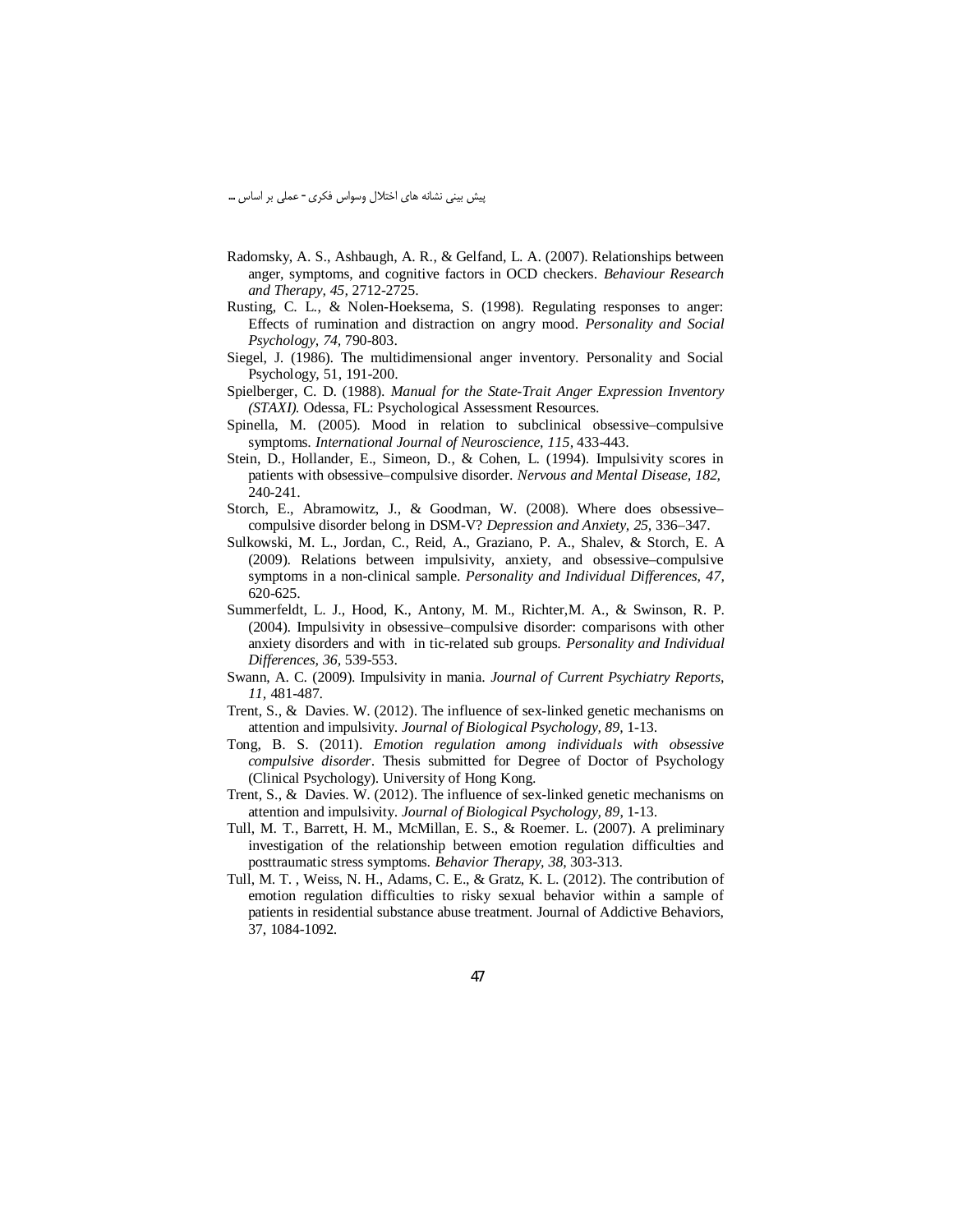- Turkuler-aka, B. (2011). Perceived parenting styles, emotion recognition, and emotion regulation in relation to psychological well-being: Symptoms of depression, obsessive- compulsive disorders, and social anxiety. Thesis submitted to the graduate school of social sciences. Middle eEast Thechnical University.
- Whelan, R., Conrod, P. J., Poline, J. B., Lourdusamy, A., Banaschewski, T., Barker, G. J., et al. (2012). Adolescent impulsivity phenotypes characterized by distinct brain networks. Journal of Nature Neuroscience, 15, 920-925.
- Werner, K. W., & Gross, J. J. (2009). Emotion regulation and psychopathology: A conceptual framework. In A. Kring & D. Sloan (Eds.), Emotion regulation and psychopathology. New York: Guilford.
- Whiteside, S. P., & Abramowitz, J. S. (2004). Obsessive-compulsive symptoms and the expression of anger. Cognitive Therapy and Research, 28, 259-268.
- Winstanley, C. A., Eagle, D. M., & Robbins, T. W. (2006). Behavioral models of impulsivity in relation to ADHD: translation between clinical and preclinical studies. Journal of Clinical Psychological Review, 26, 379-395.
- Zermatten, A., & Van der Linden, M. (2008). Impulsivity in non-clinical persons with obsessive-compulsive symptoms. Personality and Individual Differences, 44, 1824-1830.